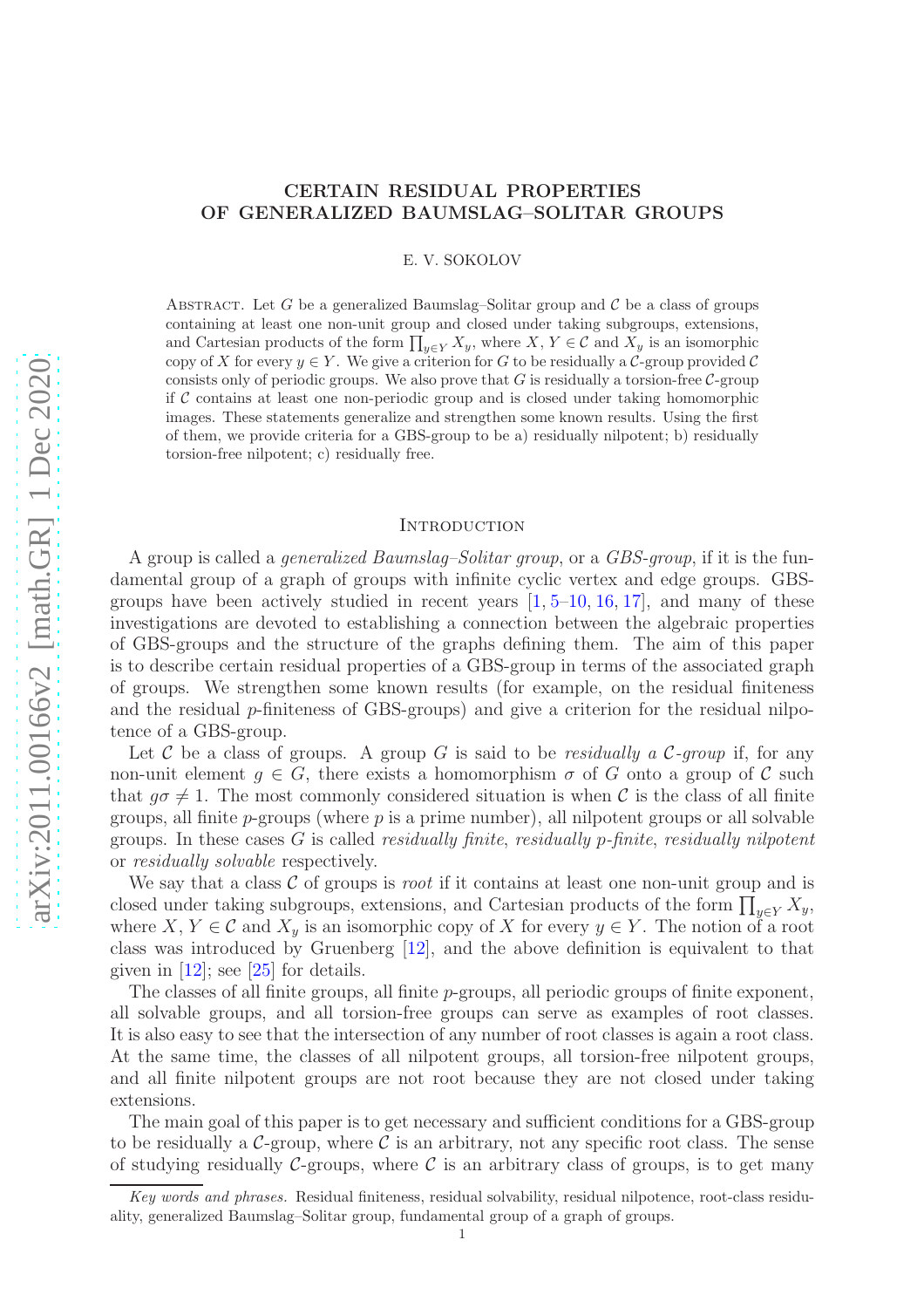#### 2 E. V. SOKOLOV

results at once using the same reasoning. This approach was originally proposed in [\[12,](#page-18-4)[21\]](#page-18-6) and turned out to be very fruitful in the study of free constructions of groups in the case when  $\mathcal C$  was a root class; see, e. g.  $[2, 25-31]$  $[2, 25-31]$  $[2, 25-31]$ .

For a root class  $\mathcal C$  and a GBS-group  $G$ , we give a criterion for  $G$  to be residually a C-group if C consists of only periodic groups (Theorem [3\)](#page-2-0) and a sufficient condition for  $G$ to be residually a  $\mathcal{C}$ -group if  $\mathcal C$  contains at least one non-periodic group (Theorem [4\)](#page-2-1). Using the first of these results, we prove criteria for a GBS-group to be a) residually nilpotent (Theorem [5\)](#page-2-2); b) residually torsion-free nilpotent and residually free (Theorem [6\)](#page-3-0). All the proofs use only the classical methods of combinatorial group theory and the basic concepts of graph theory.

#### 1. STATEMENT OF RESULTS

<span id="page-1-2"></span>First, we formulate a number of known statements on the residual properties of (ordinary) Baumslag–Solitar groups since they complement the results obtained in this paper and are used in the proofs of some of them.

Recall that a Baumslag–Solitar group is a group with the presentation

$$
BS(m, n) = \langle a, b; a^{-1}b^ma = b^n \rangle,
$$

where m and n are non-zero integers. Since  $BS(m, n)$ ,  $BS(n, m)$ , and  $BS(-m, -n)$  are pairwise isomorphic, we can assume without loss of generality that  $|n| \geq m > 0$ .

We also recall that if  $\rho$  is a set of primes, then a  $\rho$ -number is an integer, all prime divisors of which belong to  $\rho$ , and a  $\rho$ -group is a periodic group, the orders of all elements of which are  $\rho$ -numbers. If  $\rho$  consists of one number p, then we write "p-" instead of "{p}-".

For a class of groups C consisting only of periodic groups, let  $\rho(C)$  denote the set of primes defined as follows:  $p \in \rho(C)$  if and only if there exists a C-group X such that p divides the order of some element of X.

<span id="page-1-0"></span>**Theorem 1.** [\[30\]](#page-18-9) Let C be a root class of groups consisting only of periodic groups and closed under taking quotient groups,  $\rho(C)$  be the set of primes defined above. Then the following statements hold.

1. If  $1 < m < |n|$ , then  $BS(m, n)$  is not residually a C-group.

2. BS $(m, m)$  is residually a C-group if and only if m is a  $\rho(\mathcal{C})$ -number.

3. BS $(m, -m)$  is residually a C-group if and only if m is a  $\rho(\mathcal{C})$ -number and  $2 \in \rho(\mathcal{C})$ .

4. BS $(1, n)$ ,  $|n| \neq 1$ , is residually a C-group if and only if there exists  $p \in \rho(\mathcal{C})$  not dividing n and such that the order of the image  $n+p\mathbb{Z}$  of n in the multiplicative group of  $\mathbb{Z}_p$ is a  $\rho(\mathcal{C})$ -number.

We note that, in fact, Theorem [1](#page-1-0) is true for an arbitrary root class consisting of periodic groups (see Proposition [2.3](#page-3-1) below).

<span id="page-1-1"></span>**Theorem 2.** [\[22\]](#page-18-10) BS $(m, n)$  is residually nilpotent if and only if either  $m = 1$  and  $n \neq 2$ , or  $m > 1$  and  $n = \varepsilon m$  for some  $\varepsilon = \pm 1$ .

Now we turn to generalized Baumslag–Solitar groups. For a detailed description of the fundamental groups of graphs of groups and GBS-groups, we refer the reader to Sections [3](#page-4-0) and [4.](#page-6-0) Here we just recall that each GBS-group can be defined by a graph with labels (which are non-zero integers associated with the edges of the graph). This graph is called reduced if each edge that is not a loop has labels different from  $\pm 1$ . It is easy to show that any GBS-group can be defined by a reduced labeled graph (see Section [4](#page-6-0) for details).

A GBS group is called *elementary* if it is isomorphic to Z, BS $(1, 1) \cong \mathbb{Z} \times \mathbb{Z}$  or BS $(1, -1)$ [\[17,](#page-18-3) p. 6]. It is known that a GBS-group is solvable if it is elementary or isomorphic to BS $(1, q)$ , where  $q \neq \pm 1$  [\[6\]](#page-18-11).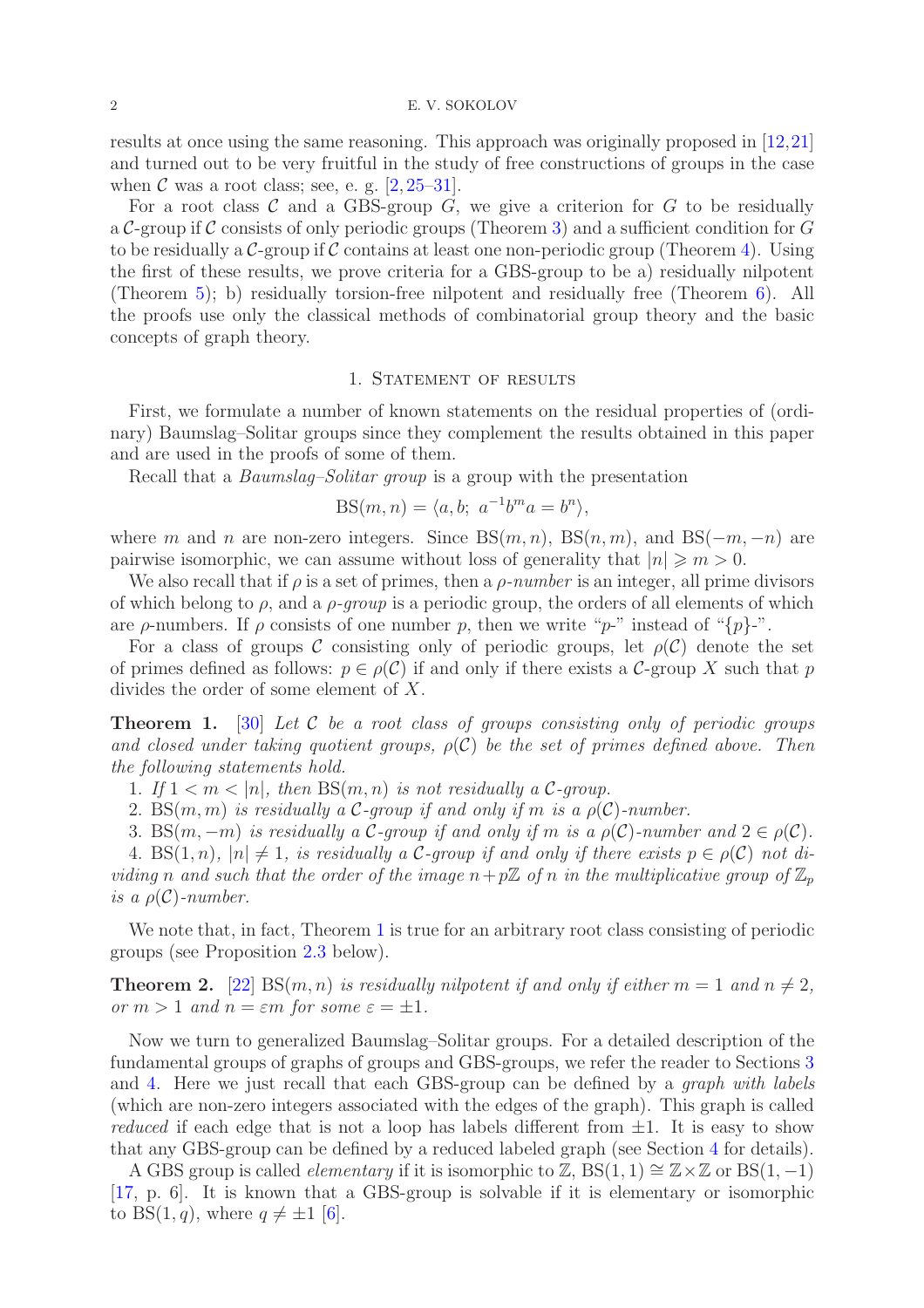Until the end of this section, let  $\Gamma$  be a non-empty finite connected graph,  $\mathcal{L}(\Gamma)$  be a labeled graph over Γ, G be the GBS-group defined by  $\mathcal{L}(\Gamma)$ , and  $\Delta: G \to \mathbb{Q}^*$  be the modular homomorphism of  $G$  (defined if  $G$  is not elementary; see Section [4\)](#page-6-0). The theorems and corollaries formulated below are the main results of this paper.

<span id="page-2-0"></span>**Theorem 3.** Let C be a root class of groups consisting only of periodic groups and  $\rho(C)$ be the set of primes defined above. Suppose also that G is not solvable and  $\mathcal{L}(\Gamma)$  is reduced.

1. If Im  $\Delta = \{1\}$ , then G is residually a C-group if and only if all the labels of  $\mathcal{L}(\Gamma)$  are  $\rho(\mathcal{C})$ -numbers.

2. If Im  $\Delta = \{1, -1\}$ , then G is residually a C-group if and only if all the labels of  $\mathcal{L}(\Gamma)$ are  $\rho(\mathcal{C})$ -numbers and  $2 \in \rho(\mathcal{C})$ .

3. If Im  $\Delta \nsubseteq \{1, -1\}$ , then G is not residually a C-group.

<span id="page-2-3"></span>Corollary 1. The following statements are equivalent.

- 1. G is residually finite.
- 2. G is residually finite solvable.
- 3. Either G is solvable, or it is not and Im  $\Delta \subseteq \{1, -1\}.$

<span id="page-2-4"></span>Corollary 2. Let G be not solvable,  $\mathcal{L}(\Gamma)$  be reduced, and  $\rho$  be a non-empty set of primes. The following statements are equivalent.

1. G is residually a finite ρ-group.

2. G is residually a finite solvable ρ-group.

3. G is residually a periodic ρ-group of finite exponent.

4. G is residually a periodic solvable ρ-group of finite exponent.

5. Im  $\Delta \subseteq \{1, -1\}$ , all the labels of  $\mathcal{L}(\Gamma)$  are  $\rho$ -numbers, and if  $-1 \in \text{Im }\Delta$ , then  $2 \in \rho$ .

<span id="page-2-1"></span>**Theorem 4.** Let  $C$  be a root class of groups containing at least one non-periodic group. 1. If  $G$  is elementary, then it is a torsion-free  $\mathcal{C}$ -group.

2. Let G be not elementary and Q be the subring of  $\mathbb Q$  generated by Im  $\Delta$ . If the additive group of Q belongs to C, then G is residually a torsion-free C-group. In particular, if Im  $\Delta \subseteq \{1, -1\}$  or C is closed under taking quotient groups, then G is residually a torsion-free C-group.

<span id="page-2-5"></span>Corollary 3. An arbitrary GBS-group is residually a torsion-free solvable group.

The largest cyclic normal subgroup of G is called the *cyclic radical* of this group and is denoted by  $C(G)$ . The cyclic radical exists if G is not isomorphic to  $BS(1, 1)$ or  $BS(1, -1)$  [\[7,](#page-18-12) p. 1808].

<span id="page-2-2"></span>**Theorem 5.** Let G be not solvable and  $\mathcal{L}(\Gamma)$  be reduced.

1. If Im  $\Delta = \{1\}$ , then G is residually nilpotent if and only if it is residually a finite p-group for some prime number p.

2. If Im  $\Delta = \{1, -1\}$ , then the following statements are equivalent:

a) G is residually nilpotent;

b) G is residually a finite nilpotent  $\{2, p\}$ -group for some prime number p (which can be equal to 2);

c) all the labels of  $\mathcal{L}(\Gamma)$  are p-numbers for some prime number p, and if  $p \neq 2$ , then every elliptic element that is conjugate to its inverse belongs to  $C(G)$ .

3. If Im  $\Delta \not\subset \{1, -1\}$ , then G is not residually nilpotent.

The definition of elliptic element can be found in Section [4.](#page-6-0) We note that if  $\mathcal{L}(\Gamma)$ is reduced, all its labels are p-numbers for some prime number  $p \neq 2$ , and Im  $\Delta = \{1, -1\}$ , then there is an algorithm that checks whether every elliptic element that is conjugate to its inverse belongs to  $C(G)$ ; this algorithm is given at the end of Section [6.](#page-11-0)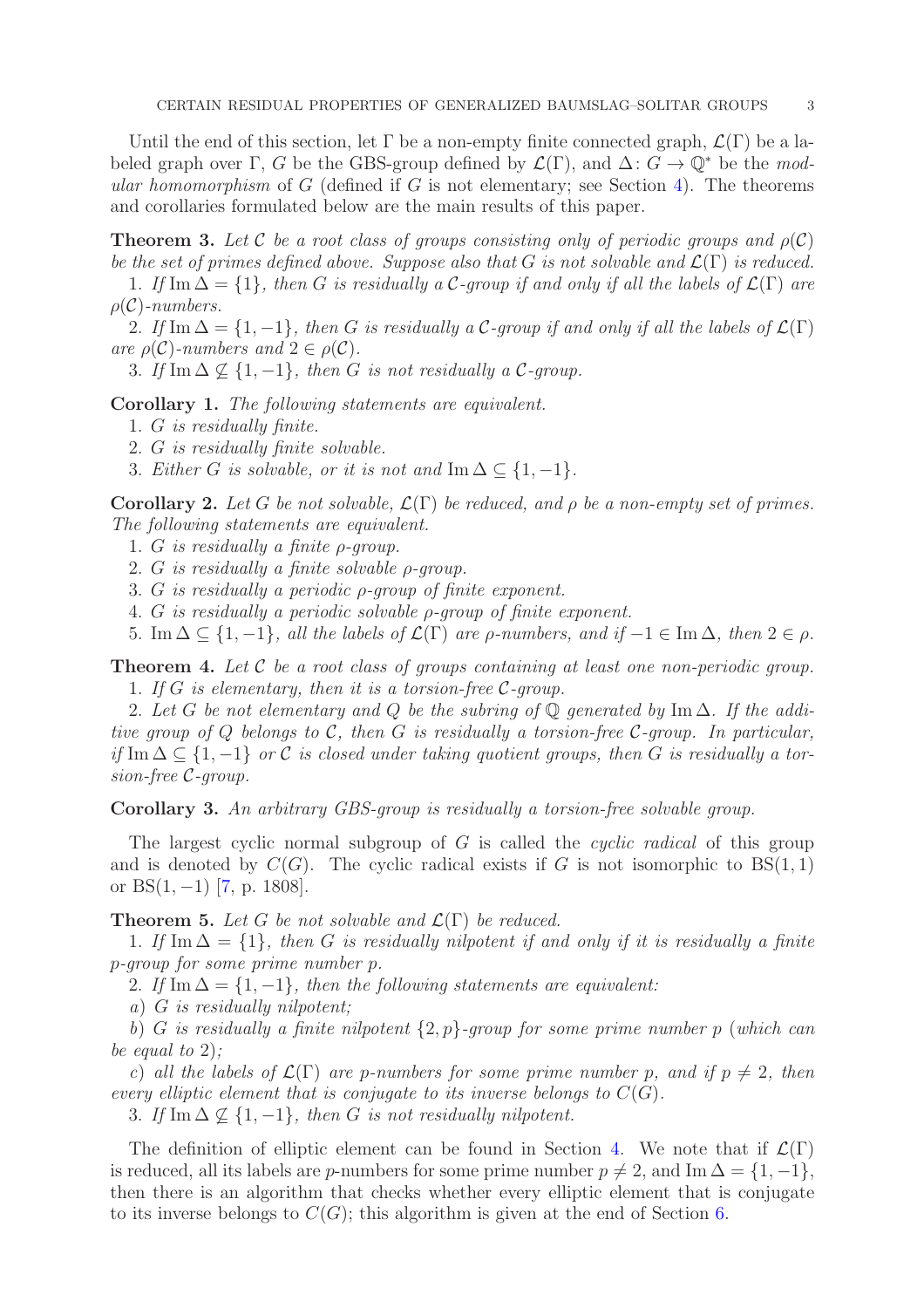<span id="page-3-0"></span>Theorem 6. Let G be not cyclic. The following statements are equivalent.

1. G is residually torsion-free nilpotent.

2. G is residually free.

3. G is isomorphic to the direct product of a free group and an infinite cyclic group.

Thus, Theorems [1](#page-1-0) and [3](#page-2-0) (in combination with Proposition [2.3\)](#page-3-1) give a criterion for G to be residually a  $C$ -group, where C is a root class of groups consisting only of periodic groups, while Theorems [2](#page-1-1) and [5](#page-2-2) do a criterion for the residual nilpotence of G thereby answering [\[3,](#page-18-13) Question 4]. We note that Corollaries [1,](#page-2-3) [2,](#page-2-4) and [3](#page-2-5) strengthen and generalize Corollary 7.7 of [\[17\]](#page-18-3), Theorem 1 of [\[10\]](#page-18-1), and Corollary 3 of [\[23\]](#page-18-14) respectively. The rest of the paper is devoted to the proofs of the formulated statements.

## 2. Some auxiliary statements

Throughout this section, if  $\mathcal C$  is a class of groups consisting only of periodic groups, then  $\rho(\mathcal{C})$  denotes the set of primes defined above.

<span id="page-3-2"></span>**Proposition 2.1.** Let  $C$  be a class of groups consisting only of periodic groups and closed under taking subgroups and extensions. Then any finite solvable  $\rho(\mathcal{C})$ -group belongs to  $\mathcal{C}$ .

*Proof.* Let X be a finite solvable  $\rho(\mathcal{C})$ -group. Then there is a polycyclic series S in X such that the orders of all its factors belong to  $\rho(\mathcal{C})$ . Let p be the order of some factor F. By the definition of  $\rho(\mathcal{C})$ , p divides the order of an element of some C-group, and so this group contains an element, say  $x$ , of order  $p$ . Then  $F$  is isomorphic to the cyclic subgroup  $\langle x \rangle$  generated by x, and since C is closed under taking subgroups,  $\langle x \rangle \in \mathcal{C}$ . Thus, all the factors of S are C-groups, and  $X \in \mathcal{C}$  because C is closed under taking extensions.  $\Box$ 

<span id="page-3-3"></span>**Proposition 2.2.** [\[27,](#page-18-15) Proposition 17] Let C be a root class of groups consisting only of periodic groups. Then any  $C$ -group is of finite exponent.

<span id="page-3-1"></span>**Proposition 2.3.** Theorem [1](#page-1-0) is valid for any root class  $\mathcal C$  consisting of periodic groups.

*Proof.* Let  $C_1$  and  $C_2$  denote the class of finite solvable  $\rho(C)$ -groups and the class of periodic  $\rho(\mathcal{C})$ -groups of finite exponent respectively. It follows from Propositions [2.1](#page-3-2) and [2.2](#page-3-3) that  $C_1 \subseteq C \subseteq C_2$ . One can easily verify that  $C_1$  and  $C_2$  are root classes closed under taking quotient groups. It is also obvious that  $\rho(C_1) = \rho(C) = \rho(C_2)$ . Therefore, if G is residually a C-group, then it is residually a  $C_2$ -group and satisfies the necessary conditions from The-orem [1](#page-1-0) (depending only on m, n, and  $\rho(\mathcal{C})$ ). In the same way, if the sufficient conditions from Theorem [1](#page-1-0) are satisfied (which also depend only on m, n, and  $\rho(\mathcal{C})$ ), then G is residually a  $C_1$ -group and hence is residually a  $C$ -group.

<span id="page-3-4"></span>**Proposition 2.4.** Let  $C$  be an arbitrary root class of groups. Then the following statements are true.

- 1. Every free group is residually a C-group.
- 2. The direct product of any two residually  $C$ -groups is residually a  $C$ -group.
- 3. Any extension of a residually C-group by a C-group is residually a C-group.

Proof. Statements 1 and 3 follow from [\[2,](#page-18-7) Theorem 1] and [\[12,](#page-18-4) Lemma 1.5] respectively. Statement 2 is verified directly.

As usual, by a group of prime power order we mean a finite group whose order is a power of some prime number.

<span id="page-3-5"></span>**Proposition 2.5.** Let X be a finitely generated group. If X is residually nilpotent, then it is residually a group of prime power order. If  $X$  is residually torsion-free nilpotent, then it is residually a finite p-group for every prime number p.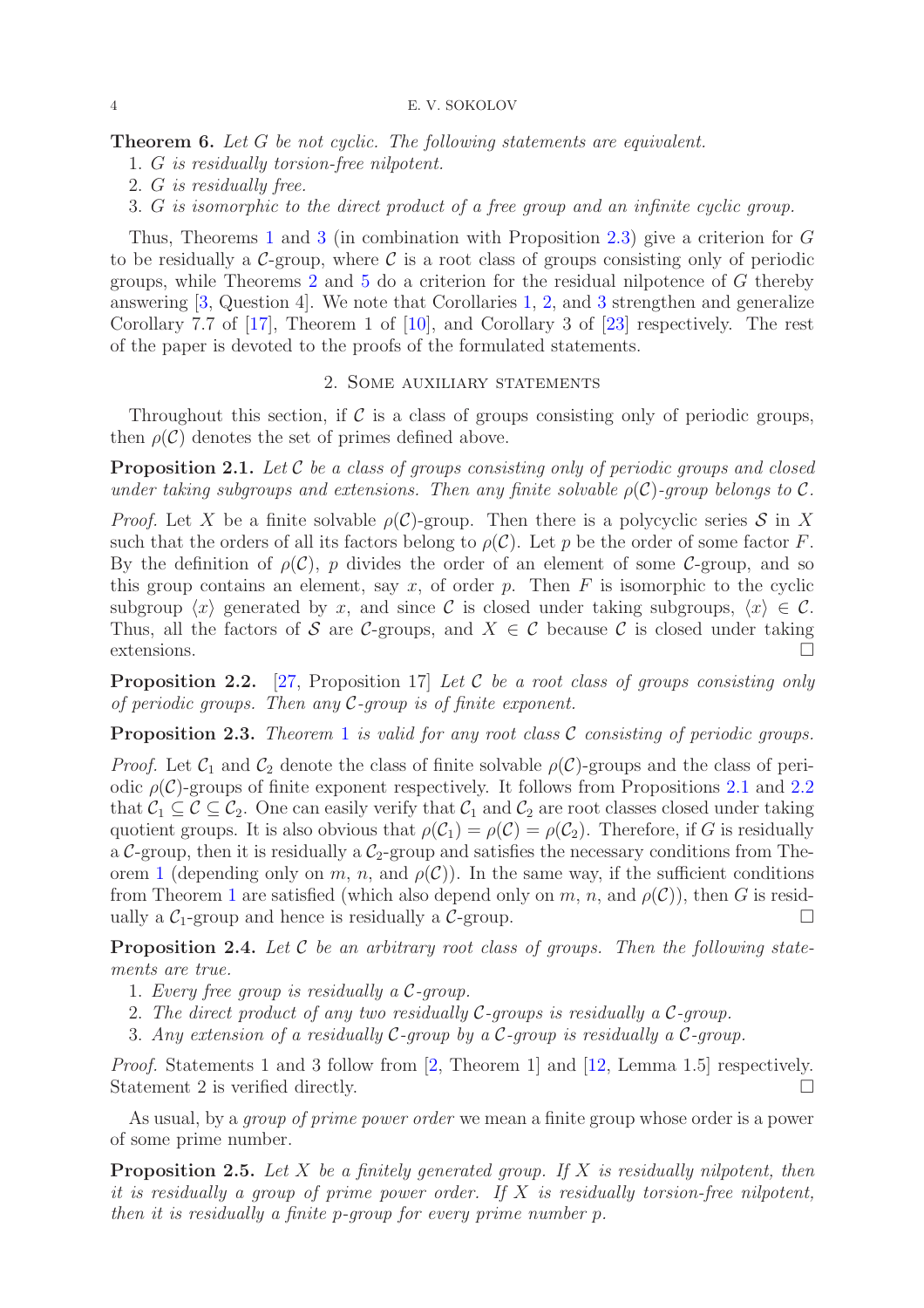*Proof.* Since  $X$  is finitely generated, it is residually a finitely generated nilpotent group or residually a finitely generated torsion-free nilpotent group. Therefore, the required statement follows from [\[12,](#page-18-4) Theorem 2.1].

<span id="page-4-2"></span>**Proposition 2.6.** Let X be a group, x and y be elements of X such that  $x^{-1}yx = y^{-1}$ . Let also p be a prime number and  $\psi$  be a homomorphism of X onto a finite p-group. If  $p \neq 2$ , then  $y\psi = 1$ .

*Proof.* Let  $\gamma_i(X)$  denote the *i*-th member of the lower central series of X, and let r be the order of  $y\psi$ . It is easy to verify that  $y^{2^i} \in \gamma_{i+1}(X)$  for every  $i \geq 0$ . Since  $X\psi$ is nilpotent, it follows that  $y^{2^i}\psi = 1$  for some  $i \geqslant 0$ . If  $p \neq 2$ , then  $1 = (r, 2^i) = r\alpha + 2^i\beta$ for suitable integers  $\alpha$ ,  $\beta$  and hence  $y\psi = (y\psi)^{r\alpha + 2^{i}\beta} = 1$  as required.

## 3. The fundamental group of a graph of groups

<span id="page-4-0"></span>Let  $\Gamma$  be a non-empty undirected graph with a vertex set V and an edge set E (loops and multiple edges are allowed). To turn  $\Gamma$  into a *graph of groups*, we denote the vertices of Γ that are the ends of an edge  $e \in E$  by  $e(1), e(-1)$  and assign to each vertex  $v \in V$  some group  $G_v$ , to each edge  $e \in E$  a group  $H_e$  and injective homomorphisms  $\varphi_{+e} : H_e \to G_{e(1)}$ ,  $\varphi_{-e}: H_e \to G_{e(-1)}$ . We denote the resulting graph of groups by  $\mathcal{G}(\Gamma)$ , the subgroups  $H_e\varphi_{+e}$ and  $H_e\varphi_{-e}$   $(e \in E)$  by  $H_{+e}$  and  $H_{-e}$ . We also call  $G_v$   $(v \in V)$ ,  $H_e$   $(e \in E)$ , and  $H_{\varepsilon e}$   $(e \in E)$ ,  $\varepsilon = \pm 1$ ) vertex groups, edge groups, and edge subgroups respectively. All designations introduced in this paragraph are assumed to be fixed until the end of the section.

It should be noted that an edge e of  $\mathcal{G}(\Gamma)$  is associated with two different homomorphisms  $\varphi_{+e}, \varphi_{-e}$  even in the case when e is a loop, i. e.  $e(1) = e(-1)$ . Therefore, we can consider  $\mathcal{G}(\Gamma)$  as a directed graph assuming that  $\varphi_{+e}$  corresponds to the origin while  $\varphi_{-e}$ does to the terminus of e.

Let F be a maximal forest in  $\Gamma$  and  $E_F$  be the set of edges of  $\Gamma$  that belong to F. The fundamental group of  $\mathcal{G}(\Gamma)$  is the group  $\pi_1(\mathcal{G}(\Gamma))$  whose generators are the generators of  $G_v$  ( $v \in V$ ) and symbols  $t_e$  ( $e \in E \setminus E_F$ ) and whose defining relations are the relations of  $G_v$  ( $v \in V$ ) and all possible relations of the form

$$
h_e \varphi_{+e} = h_e \varphi_{-e} \quad (e \in E_F, \ h_e \in H_e),
$$
  

$$
t_e^{-1}(h_e \varphi_{+e}) t_e = h_e \varphi_{-e} \quad (e \in E \setminus E_F, \ h_e \in H_e),
$$

where  $h_e\varphi_{\varepsilon e}$  ( $\varepsilon = \pm 1$ ) is the word in the generators of  $G_{e(\varepsilon)}$  defining the image of  $h_e$ under  $\varphi_{\varepsilon e}$  [\[24,](#page-18-16) § 5.1].

Obviously, the presentation of  $\pi_1(\mathcal{G}(\Gamma))$  depends on the choice of F. It is known, however, that all the groups with the presentations corresponding to different maximal forests of  $\Gamma$  are isomorphic [\[24,](#page-18-16) § 5.1]. This allows us to talk about the fundamental group of a graph of groups without mentioning a specific maximal forest. It is also known that, for each vertex  $v \in V$ , the identity mapping of the generators of  $G_v$  to  $\pi_1(\mathcal{G}(\Gamma))$ defines an injective homomorphism [\[24,](#page-18-16)  $\S$  5.2] and so  $G_v$  can be considered as a subgroup of  $\pi_1(\mathcal{G}(\Gamma))$ . This easily implies

<span id="page-4-1"></span>**Proposition 3.1.** Let  $\Gamma'$  be an arbitrary connected subgraph of  $\Gamma$ ,  $T'$  be a maximal subtree of  $\Gamma'$ , and  $\mathcal{G}(\Gamma')$  be the graph of groups whose vertices and edges correspond to the same groups and homomorphisms as in  $\mathcal{G}(\Gamma)$ . Then there exists a maximal forest F in  $\Gamma$  such that  $F \cap \Gamma' = T'$ . If the presentations of  $\pi_1(\mathcal{G}(\Gamma))$  and  $\pi_1(\mathcal{G}(\Gamma'))$  correspond to the indicated forest F and T', then the identity mapping of the generators of  $\pi_1(\mathcal{G}(\Gamma'))$  to  $\pi_1(\mathcal{G}(\Gamma))$ defines an injective homomorphism.

The next statement is a special case of [\[29,](#page-18-17) Proposition 13].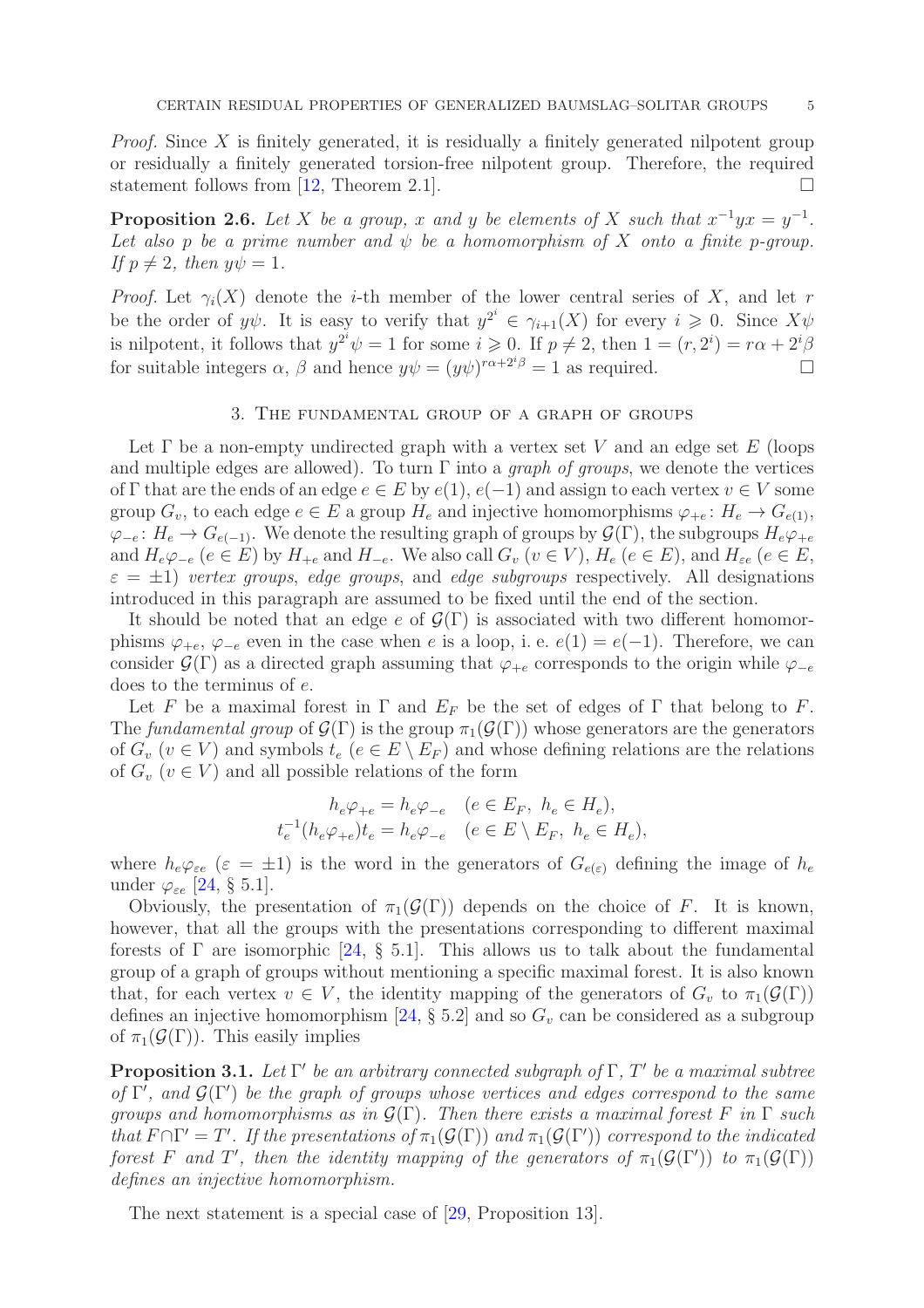<span id="page-5-0"></span>**Proposition 3.2.** Let  $\Gamma$  be finite and N be a normal subgroup of  $\pi_1(\mathcal{G}(\Gamma))$  that meets each subgroup  $G_v$   $(v \in V)$  trivially. Then N is free.

As usual, we say that a group possesses some property *locally* if each of its finitely generated subgroups possesses this property.

<span id="page-5-2"></span>**Proposition 3.3.** [\[15,](#page-18-18) Theorem 1] Let  $\Gamma$  be connected, every  $G_v$  ( $v \in V$ ) locally satisfy a non-trivial identity, and, for each  $e \in E$ ,  $[G_{e(1)} : H_{+e}] \neq 1 \neq [G_{e(-1)} : H_{-e}]$ ,  $[G_{e(1)}: H_{+e}] \cdot [G_{e(-1)}: H_{-e}] > 4$ . If  $\pi_1(\mathcal{G}(\Gamma))$  is locally residually nilpotent, then there exists a prime number p such that, for any  $e \in E$ ,  $\varepsilon = \pm 1$ ,  $H_{\varepsilon e}$  is p'-isolated in  $G_{e(\varepsilon)}$ (*i. e., for each*  $g \in G_{e(\varepsilon)}$  and for each prime number q, it follows from  $g^q \in H_{\varepsilon}$  and  $p \neq q$ that  $q \in H_{\varepsilon e}$ ).

Let  $\Gamma$  consist of two vertices and an edge e connecting them. Recall that in this case  $\pi_1(\mathcal{G}(\Gamma))$  is said to be the free product of  $G_{e(1)}$  and  $G_{e(-1)}$  with  $H_{+e}$  and  $H_{-e}$  amalgamated. The groups  $G_{e(1)}$  and  $G_{e(-1)}$  are called the *free factors* of this free product (the terminology used here and below and concerning free products with amalgamated subgroups and HNN-extensions follows the monographs [\[18,](#page-18-19)[20\]](#page-18-20)). The presentation of an element  $g \in \pi_1(\mathcal{G}(\Gamma))$ in the form  $g = g_1 \dots g_n$ ,  $n \geq 1$ , is said to be *reduced* if every multiplier  $g_i$  belongs to one of the groups  $G_{e(1)}$ ,  $G_{e(-1)}$  and no two neighboring multipliers  $g_i$ ,  $g_{i+1}$  lie simultaneously in  $G_{e(1)}$  or  $G_{e(-1)}$ . The number *n* is called the *length* of this reduced form. The normal form theorem for generalized free products (see, e. g. [\[20,](#page-18-20) Theorem 4.4]) implies that if an element  $g \in \pi_1(\mathcal{G}(\Gamma))$  has at least one reduced form of length greater than 1, then it does not belong to any of the free factors  $G_{e(1)}$ ,  $G_{e(-1)}$  and, in particular, differs from 1.

If Γ has only one vertex v and at least one loop, then  $\pi_1(\mathcal{G}(\Gamma))$  is said to be the HNN-extension of  $G_v$  with the stable letters  $t_e$  ( $e \in E$ ). The group  $G_v$  is called the base group of this HNN-extension. In this case, by a *reduced form* of an element  $g \in \pi_1(\mathcal{G}(\Gamma))$  we mean the product  $g = g_0 t_{e_{i_1}}^{e_1} g_1 \dots t_{e_{i_n}}^{e_n} g_n$ , where  $n \geq 0$ ,  $g_0, g_1, \dots, g_n \in G_v$ ,  $e_{i_1}, \dots, e_{i_n} \in E$ ,  $\varepsilon_1, \ldots, \varepsilon_n \in \{1, -1\}$ , and, for each  $k \in \{1, \ldots, n-1\}$ , if  $i_k = i_{k+1}$  and  $\varepsilon_k = -\varepsilon_{k+1}$ , then  $g_k \notin H_{-\varepsilon_k e_{i_k}}$ . As above, *n* is called the *length* of this reduced form. It is known [\[4\]](#page-18-21) that if an element  $q \in \pi_1(\mathcal{G}(\Gamma))$  has at least one reduced form of length greater than 0, then it does not belong to the base group  $G_v$  and, in particular, differs from 1.

<span id="page-5-1"></span>**Proposition 3.4.** Let  $P(m,n) = \langle x, y; x^m = y^n \rangle$ ,  $1 < |m|, |n|, C$  be an arbitrary class of groups consisting only of periodic groups, and  $\rho(\mathcal{C})$  be the set of primes defined in Sec-tion [1](#page-1-2). If  $P(m, n)$  is residually a C-group, then m and n are  $\rho(C)$ -numbers.

*Proof.* Suppose that m is not a  $\rho(\mathcal{C})$ -number, i. e. there exists a prime number  $p \notin \rho(\mathcal{C})$ such that  $p \mid m$ . Let  $k = m/p$  and  $z = [x^k, y]$ .

Obviously,  $P(m, n)$  is the free product of the infinite cyclic groups  $\langle x \rangle$  and  $\langle y \rangle$  with the subgroups  $\langle x^m \rangle$  and  $\langle y^n \rangle$  amalgamated. Since  $|k| < |m|$  and  $1 < |n|$ , then  $x^k \notin \langle x^m \rangle$ and  $y \notin \langle y^n \rangle$ . Therefore, z has a reduced form of length 4 and hence differs from 1.

Let  $\psi$  be an arbitrary homomorphism of  $P(m, n)$  onto a C-group. Then the order q of  $x\psi$  is finite and is a  $\rho(\mathcal{C})$ -number. Since  $p \notin \rho(\mathcal{C})$ , then  $1 = (p, q) = \alpha p + \beta q$  for some integers  $\alpha$ ,  $\beta$  and  $x^k \psi = (x^k \psi)^{\alpha p + \beta q} = (x^k \psi)^{\alpha p} = (x^m \psi)^{\alpha} = (y^n \psi)^{\alpha}$ . Therefore,  $z\psi = 1$ . Since  $\psi$  is chosen arbitrarily, it follows that  $P(m, n)$  is not residually a C-group.

Similar arguments prove that if  $P(m, n)$  is residually a C-group, then n is a  $\rho(\mathcal{C})$ -number.  $\Box$ 

If all the vertex and edge groups of  $\mathcal{G}(\Gamma)$  are infinite cyclic and their generators  $q_v$  $(v \in V)$  and  $h_e$   $(e \in E)$  are fixed, then the homomorphism  $\varphi_{\varepsilon e}$   $(e \in E, \varepsilon = \pm 1)$  is uniquely defined by a number  $\lambda(\varepsilon e) \in \mathbb{Z} \setminus \{0\}$  such that  $g_{e(\varepsilon)}^{\lambda(\varepsilon e)} = h_e \varphi_{\varepsilon e}$ . Therefore, instead of  $\mathcal{G}(\Gamma)$ ,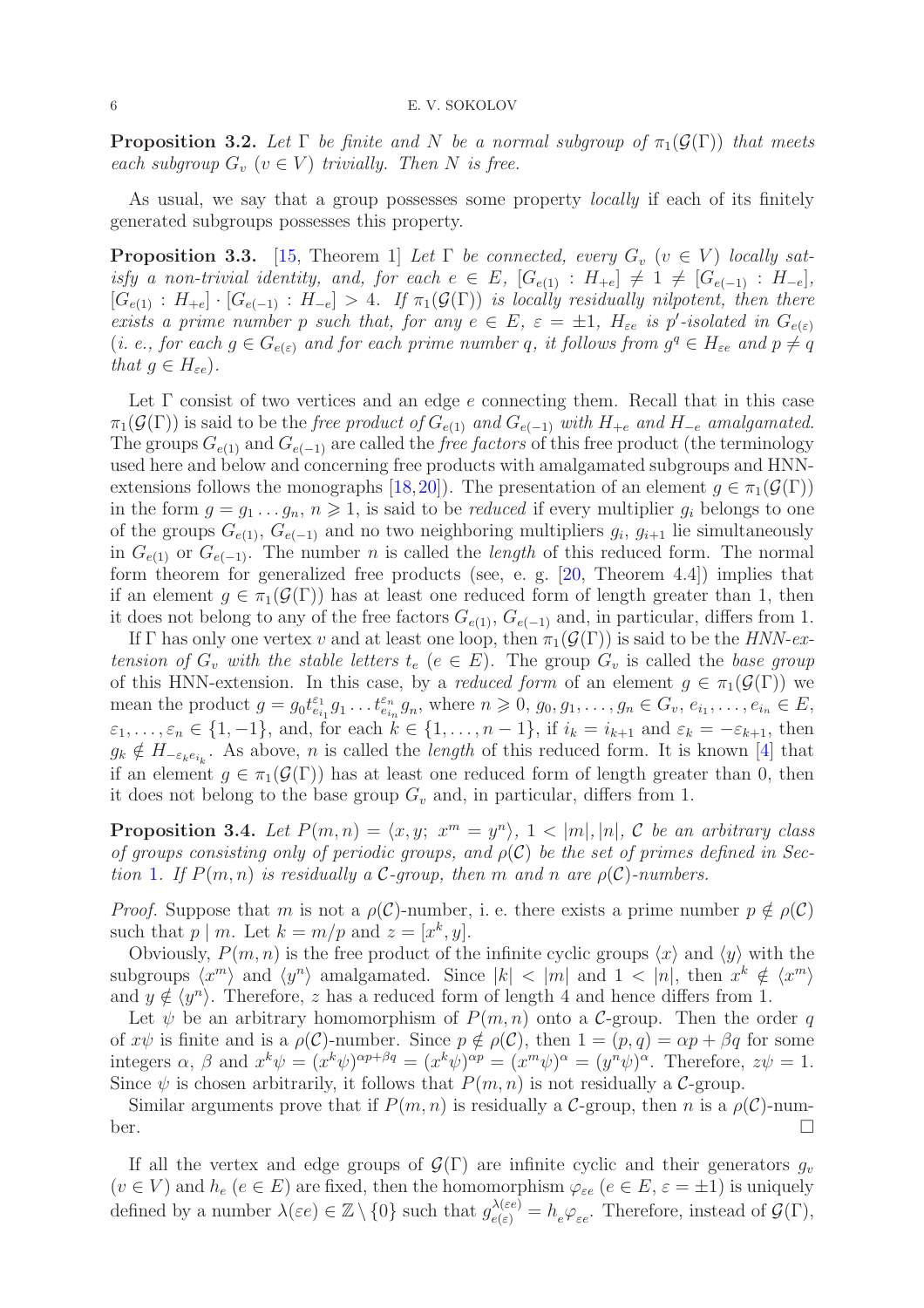we can consider a *labeled graph*  $\mathcal{L}(\Gamma)$ , which is obtained from  $\Gamma$  by associating each edge  $e \in E$  with non-zero integers  $\lambda(+e)$  and  $\lambda(-e)$ .

If all the vertex and edge groups of  $\mathcal{G}(\Gamma)$  are finite cyclic, then  $\mathcal{G}(\Gamma)$  can be replaced by a graph  $\mathcal{M}(\Gamma)$ , in which labels are assigned not only to the edges, but also to the vertices: the label  $\mu(v)$  at a vertex v means that the vertex group  $G_v$  is of order  $\mu(v)$ . Of course, for each edge  $e \in E$ , the equality  $|\mu(e(1))/\lambda(+e)| = |\mu(e(-1))/\lambda(-e)|$  must hold. We need such graphs in our proofs.

We call the group defined by  $\mathcal{L}(\Gamma)$  ( $\mathcal{M}(\Gamma)$ ) the fundamental group of the labeled graph  $\mathcal{L}(\Gamma)$  ( $\mathcal{M}(\Gamma)$ ) and denote it by  $\pi_1(\mathcal{L}(\Gamma))$  (respectively  $\pi_1(\mathcal{M}(\Gamma))$ ). In order to avoid ambiguity when specifying the presentation of this group,  $\mathcal{L}(\Gamma)$  (and  $\mathcal{M}(\Gamma)$ ) must be considered directed. In each of these graphs, the ends of an edge e are, as before, denoted by  $e(1)$ and  $e(-1)$ .

## 4. GBS-groups and their properties

<span id="page-6-0"></span>It follows from the previous section that each GBS-group can be defined by a labeled graph  $\mathcal{L}(\Gamma)$  for some finite connected graph  $\Gamma$  and vice versa, each labeled graph  $\mathcal{L}(\Gamma)$  over a non-empty finite connected graph Γ defines some GBS-group. Until the end of the paper, we assume that  $\Gamma = (V, E)$  is an arbitrary non-empty finite connected graph with a vertex set V and an edge set E,  $\mathcal{L}(\Gamma)$  is a graph with labels  $\lambda(\varepsilon e)$  ( $e \in E$ ,  $\varepsilon = \pm 1$ ), and G is the corresponding GBS-group with the vertex groups  $G_v = \langle g_v \rangle$  ( $v \in V$ ) and the edge subgroups  $H_{\varepsilon e} = \langle g_{e(\varepsilon)}^{\lambda(\varepsilon e)}$  $e^{\lambda(\varepsilon e)}$  (e  $\in E$ ,  $\varepsilon = \pm 1$ ). If  $\Gamma'$  is a subgraph of  $\Gamma$ , then by  $\mathcal{L}(\Gamma')$ we denote the labeled graph, the edges of which are associated with the same labels as in  $\mathcal{L}(\Gamma)$ .

As mentioned above, the graph  $\mathcal{L}(\Gamma)$  is called *reduced* if, for each  $e \in E$ ,  $\varepsilon = \pm 1$ , the equality  $|\lambda(\varepsilon e)| = 1$  implies that e is a loop [\[11,](#page-18-22) p. 224]. Suppose that  $\mathcal{L}(\Gamma)$  is not reduced. Then it contains an edge e such that  $e(1) \neq e(-1)$  and  $|\lambda(\varepsilon e)| = 1$  for some  $\varepsilon = \pm 1$ . Let us choose a maximal subtree of  $\Gamma$  containing e. Then  $g_{e(\varepsilon)} = g_{e(-\varepsilon)}^{\lambda(\varepsilon e)\lambda(-\varepsilon e)}$  $e(-\varepsilon)$ in G and hence the generator  $g_{e(\varepsilon)}$  can be excluded from the presentation of G. In  $\mathcal{L}(\Gamma)$ , this operation corresponds to the contraction of e with preliminary multiplication of all the labels around the vertex  $e(\varepsilon)$  by  $\lambda(\varepsilon e)\lambda(-\varepsilon e)$ . Such a transformation of  $\mathcal{L}(\Gamma)$  is called an elementary collapse (see [\[16,](#page-18-2) p. 480]). Since  $\Gamma$  is finite, then  $\mathcal{L}(\Gamma)$  can always be reduced by performing a finite number of elementary collapses.

If we replace the generator of a certain vertex group with its inverse, then all the labels around the corresponding vertex change sign. Similarly, replacing the generator of a certain edge group with the inverse leads to a change in the signs of the labels at the ends of this edge. The listed changes of the generators induce isomorphisms of  $G$ , and the corresponding graph transformations are called admissible changes of signs [\[16,](#page-18-2) p. 479].

Let some maximal subtree T of  $\Gamma$  be fixed. It is easy to see that one can make all the labels at the ends of the edges of  $T$  positive by applying suitable admissible sign changes. We call the resulting graph  $\mathcal{L}(\Gamma)$  T-positive.

An element  $a \in G$  is said to be *elliptic* if it is conjugate to an element of some vertex group. If G is not elementary, then the ellipticity of an element does not depend on the choice of the graph  $\mathcal{L}(\Gamma)$  defining G, the set of elliptic elements is invariant under automorphisms of G, and any two elliptic elements  $a, b \in G$  are commensurable, i. e.  $\langle a \rangle \cap \langle b \rangle \neq 1$  [\[16,](#page-18-2) Lemma 2.1, Corollary 2.2]. This allows us to define the mapping  $\Delta: G \to \mathbb{Q}^*$  as follows.

Let  $q \in G$  be an arbitrary element. Take a non-unit elliptic element a. Then the element  $g^{-1}ag$  is also elliptic and hence there exist numbers m and n such that  $g^{-1}a^mg = a^n$ . We put  $\Delta(q) = n/m$ .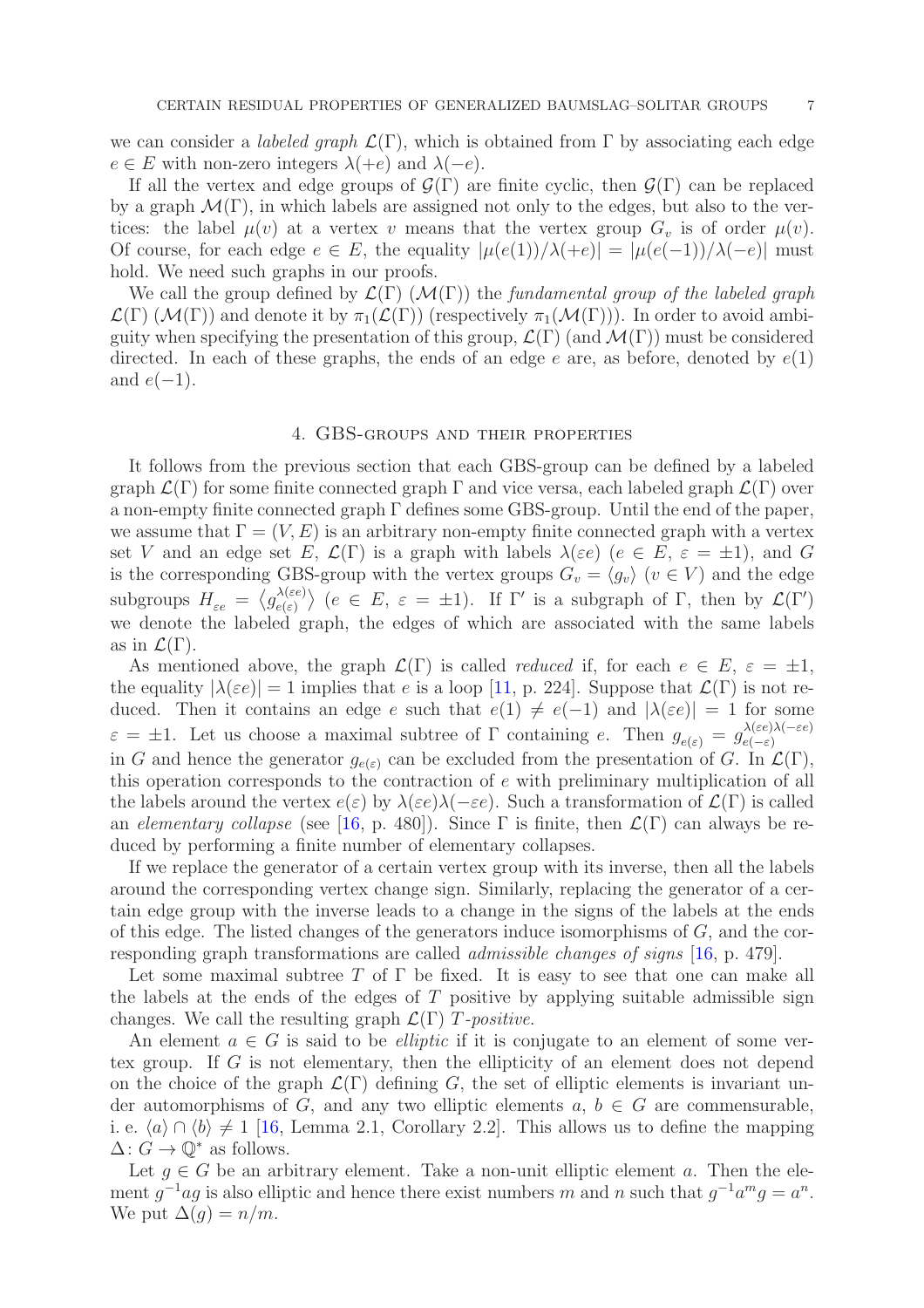#### 8 E. V. SOKOLOV

This definition does not depend on the choice of a, m, and n  $[14]$ . The constructed mapping  $\Delta$  is called the *modular homomorphism* of G. The notation  $\Delta$  is used below without special explanations.

<span id="page-7-1"></span>**Proposition 4.1.** [\[17,](#page-18-3) Propositions 7.5, 7.11] Let G be non-solvable and  $n/m \in \text{Im } \Delta \setminus \{1\}$ be a rational number written in lowest terms. Then G contains a subgroup isomorphic to  $BS(m, n)$ .

<span id="page-7-2"></span>**Proposition 4.2.** [\[17,](#page-18-3) Lemma 7.6] If G is non-solvable and contains a subgroup isomorphic to  $BS(1, n)$ ,  $|n| \neq 1$ , then it contains a subgroup isomorphic to  $BS(q, qn)$ , where q is some prime number.

<span id="page-7-0"></span>**Proposition 4.3.** Let  $\Gamma$  be a tree and  $\mathcal I$  be a non-empty finite set of indices, which is the disjoint union of the set  $\{(e,\varepsilon) \mid e \in E, \varepsilon = \pm 1\}$  and some set J. Let also  $\Sigma = \{H_i \mid i \in \mathcal{I}\}$  be a family of subgroups of  $G_v$   $(v \in V)$  and  $v \colon \mathcal{I} \to V$  be a function such that, for any  $i \in \mathcal{I}$ ,  $1 \neq H_i \leq G_{\nu(i)}$  and if  $i = (e, \varepsilon)$  for some  $e \in E$ ,  $\varepsilon = \pm 1$ , then  $H_i = H_{e\epsilon}$  and  $\nu(i) = e(\epsilon)$ . Finally, let  $K = \bigcap_{i \in \mathcal{I}} H_i$  and  $\chi(i) = [G_{\nu(i)} : H_i]$ . Then the following statements hold.

1.  $K \leqslant \bigcap_{v \in V} G_v$  and therefore the numbers  $\mu(v) = [G_v : K]$   $(v \in V)$  are defined.

- 2.  $K \neq 1$  and therefore all the numbers  $\mu(v)$   $(v \in V)$  are finite.
- 3. The least common multiple  $\mu$  of  $\mu(v)$   $(v \in V)$  divides  $\prod_{i \in \mathcal{I}} \chi(i)$ .

*Proof.* 1. We note that  $V = \{v(i) | i \in \mathcal{I}\}\$ . Indeed, if  $\Gamma$  consists of one vertex v, then  $v = \nu(i)$  for all  $i \in \mathcal{I}$  and the desired equality holds because  $\mathcal{I}$  is non-empty. Otherwise, each vertex is incident to at least one edge, and so, for any  $v \in V$ , there exist  $e \in E$ ,  $\varepsilon = \pm 1$  such that  $v = e(\varepsilon) = v(i)$ , where  $i = (e, \varepsilon) \in \mathcal{I}$ . Hence,

$$
K = \bigcap_{i \in \mathcal{I}} H_i \leqslant \bigcap_{i \in \mathcal{I}} G_{\nu(i)} = \bigcap_{v \in V} G_v,
$$

as required.

2. We put  $H = \bigcap_{v \in V} G_v$  and use induction on the number of vertices in  $\Gamma$  to show that H is an infinite cyclic subgroup. If  $\Gamma$  contains only one vertex v, then  $H = G_v$ and the required statement is obvious. Therefore, we further assume that  $\Gamma$  contains more than one vertex and so  $E \neq \emptyset$ .

Let  $f \in E$  be an arbitrary edge and  $\Gamma - f$  be the graph that is obtained from  $\Gamma$ by removing f. Since  $\Gamma$  is a tree,  $\Gamma - f$  has exactly two connected components. For every  $\varepsilon = \pm 1$ , denote by  $\Gamma_{\varepsilon}$  the connected component of  $\Gamma - f$  that contains  $f(\varepsilon)$  and by  $V_{\varepsilon}$ the vertex set of  $\Gamma_{\varepsilon}$ . By the inductive hypothesis, the subgroup  $H_{\varepsilon} = \bigcap_{v \in V_{\varepsilon}} G_v$  is infinite cyclic, and hence  $H_{\varepsilon} \cap H_{\varepsilon} \neq 1$  as the intersection of two non-trivial subgroups of  $G_{f(\varepsilon)}$ .

By Proposition [3.1,](#page-4-1) the free product of the groups  $G_{f(1)}$  and  $G_{f(-1)}$  with the subgroups  $H_{+f}$  and  $H_{-f}$  amalgamated is embedded into G by means of the identity mapping of the generators. Therefore, the equalities  $H_{+f} = G_{f(1)} \cap G_{f(-1)} = H_{-f}$  hold in  $G$  [\[20,](#page-18-20) Theorem 4.4.3], and

$$
H = H_1 \cap H_{-1} = (H_1 \cap G_{f(1)}) \cap (H_{-1} \cap G_{f(-1)}) = (H_1 \cap H_{+f}) \cap (H_{-1} \cap H_{-f})
$$

is the intersection of two non-trivial subgroups of the infinite cyclic group  $H_{+f} = H_{-f}$ .

Thus,  $H \neq 1$ , and so  $H_i \cap H$  is an infinite cyclic subgroup of  $G_{\nu(i)}$  for any  $i \in \mathcal{I}$ . As noted above,  $V = \{v(i) \mid i \in \mathcal{I}\}\$ , hence  $K = \bigcap_{i \in \mathcal{I}} (H_i \cap G_{\nu(i)}) = \bigcap_{i \in \mathcal{I}} (H_i \cap H)$ . Since all the subgroups  $H_i \cap H$   $(i \in \mathcal{I})$  lie in H and  $\mathcal{I}$  is finite, it follows that  $K \neq 1$ .

3. We again use induction on the number of vertices in Γ. If Γ contains only one vertex v, then  $\mu = \mu(v) = [G_v : K]$  and  $\chi(i) = [G_v : H_i]$ . Therefore, the required statement follows from the relation  $[G_v : \bigcap_{i \in \mathcal{I}} H_i] \mid \prod_{i \in \mathcal{I}} [G_v : H_i]$ , and we further assume that Γ has at least two vertices.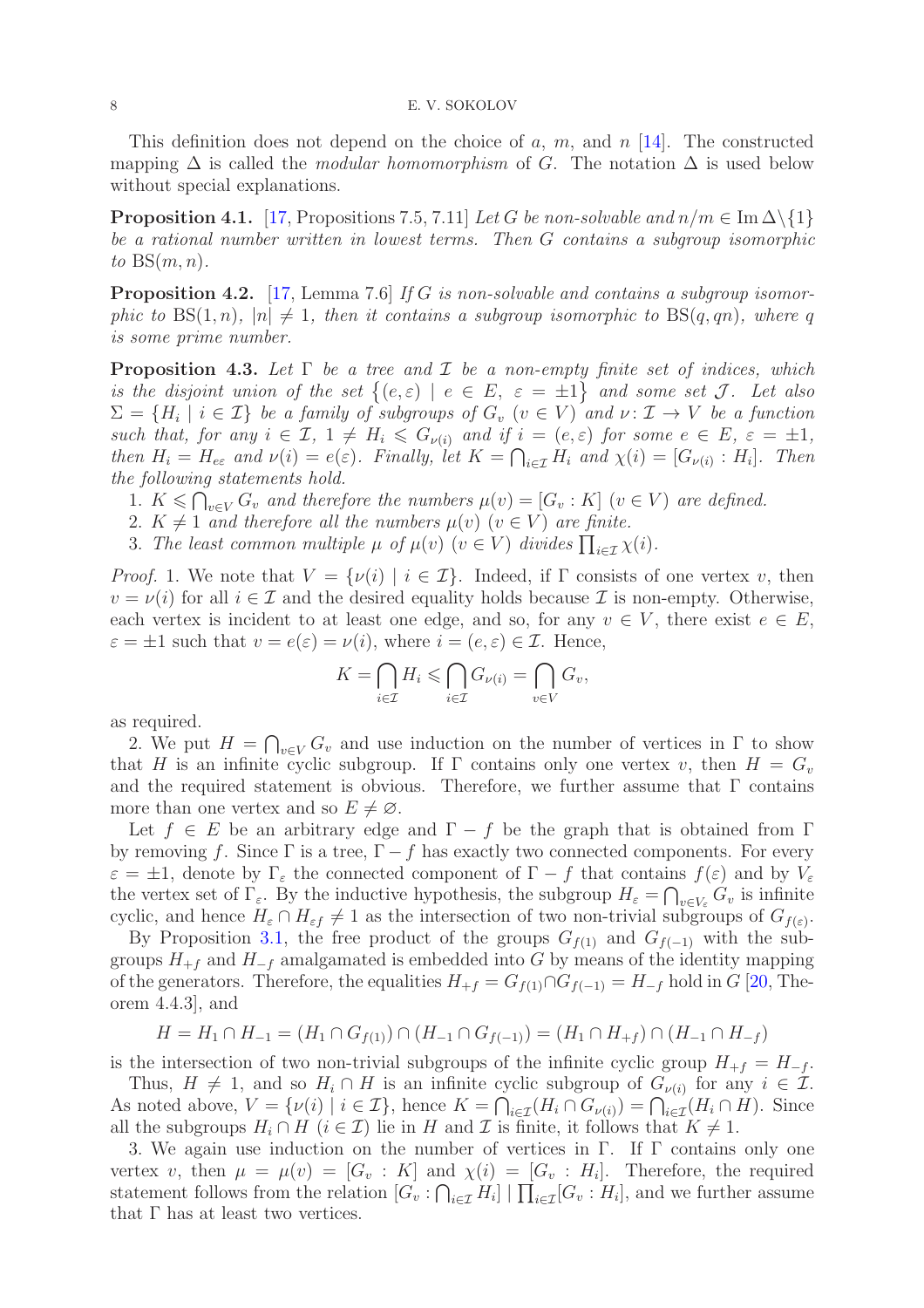Let us choose an arbitrary edge  $f \in E$  and denote by  $\Gamma_{\varepsilon}$  ( $\varepsilon = \pm 1$ ) the connected component of the graph  $\Gamma - f$  that contains  $f(\varepsilon)$ . Let also  $V_{\varepsilon}$  be the vertex set of  $\Gamma_{\varepsilon}$ ,  $\mathcal{I}_{\varepsilon} = \{i \mid i \in \mathcal{I}, \ \nu(i) \in V_{\varepsilon}\}, \ K_{\varepsilon} = \bigcap_{i \in \mathcal{I}_{\varepsilon}} H_i, \text{ and } p_{\varepsilon} = \prod_{i \in \mathcal{I}_{\varepsilon}} \chi(i). \text{ Then } \prod_{i \in \mathcal{I}} \chi(i) = p_1 p_{-1}$ and the equality  $K = K_1 \cap K_{-1}$  holds in G.

By the definition of  $\nu$ , the set of indices  $\mathcal{I}_{\varepsilon}$  contains the pair  $(f, \varepsilon)$  and is therefore non-empty. It is also easy to see that  $\Gamma_{\varepsilon}$ ,  $\mathcal{I}_{\varepsilon}$ ,  $\Sigma_{\varepsilon} = \{H_i \mid i \in \mathcal{I}_{\varepsilon}\}$ , and  $\nu_{\varepsilon} = \nu|_{\mathcal{I}_{\varepsilon}}$  satisfy all the conditions of the proposition. Hence, the numbers  $\mu_{\varepsilon}(v) = [G_v : K_{\varepsilon}]$   $(v \in V_{\varepsilon})$ are defined and finite in view of Statements 1, 2, while their least common multiple  $\mu_{\varepsilon}$ divides  $p_{\varepsilon}$  by the inductive hypothesis.

Since  $K_1 \leq H_{+f}$ ,  $K_{-1} \leq H_{-f}$ , and  $H_{+f} = G_{f(1)} \cap G_{f(-1)} = H_{-f}$ , then  $K_1 K_{-1} \leq$  $G_{f(1)} \cap G_{f(-1)}$  and  $[K_1K_{-1} : K_{\varepsilon}] \mid [G_{f(\varepsilon)} : K_{\varepsilon}] = \mu_{\varepsilon}(f(\varepsilon)) \mid \mu_{\varepsilon}$  for every  $\varepsilon = \pm 1$ . Therefore, for any  $\varepsilon = \pm 1, v \in V_{\varepsilon}$ , we have

$$
\mu(v) = [G_v : K] = [G_v : K_{\varepsilon}][K_{\varepsilon} : K_{\varepsilon} \cap K_{-\varepsilon}] = [G_v : K_{\varepsilon}][K_{\varepsilon}K_{-\varepsilon} : K_{-\varepsilon}] \mid \mu_{\varepsilon}\mu_{-\varepsilon} \mid p_1p_{-1}.
$$

Hence, the least common multiple of the numbers  $\mu(v)$  ( $v \in V = V_1 \cup V_{-1}$ ) also divides the product  $p_1p_{-1}$ .  $□$ 

<span id="page-8-0"></span>**Proposition 4.4.** Let G be non-elementary, T be a maximal subtree of  $\Gamma$ ,  $E_T$  be the edge set of T, and  $K = \bigcap_{e \in E, e = \pm 1} H_{\varepsilon e}$ . Then the following statements hold.

- 1.  $K \leq \bigcap_{v \in V} G_v$  and therefore the numbers  $\mu(v) = [G_v : K]$   $(v \in V)$  are defined.
- 2.  $K \neq 1$  and therefore all the numbers  $\mu(v)$   $(v \in V)$  are finite.
- 3. The least common multiple  $\mu$  of  $\mu(v)$   $(v \in V)$  divides  $\prod_{e \in E, e=\pm 1} \lambda(\varepsilon e)$ .

4. If  $\mathcal{L}(\Gamma)$  is T-positive, then  $g_v^{\mu(v)} = g_w^{\mu(w)}$  for any  $v, w \in V$  and  $\lambda(+e)/\mu(e(1)) =$  $\lambda(-e)/\mu(e(-1))$  for any  $e \in E_T$ .

5. If Im  $\Delta \subseteq \{1, -1\}$ , then K is normal in G and the centralizer of K in G coincides with  $\Delta^{-1}(1)$ .

6. If Im  $\Delta \subseteq \{1, -1\}$  and  $\tau$  is a homomorphism of G such that ker  $\tau \cap G_v = K$  for all  $v \in V$ , then ker  $\tau$  is an extension of K by a free group.

7. If Im  $\Delta \subseteq \{1, -1\}$  and  $\mathcal{L}(\Gamma)$  is reduced, then  $C(G) = K$ .

*Proof.* 1, 2, 3. Since G is an HNN-extension of the tree product  $P = \pi_1(\mathcal{L}(T))$  and all the groups  $G_v$  ( $v \in V$ ) are contained in P, then Statements 1–3 are obtained by applying Proposition [4.3](#page-7-0) to the tree  $T$ , the group  $P$ , the set

$$
\mathcal{I} = \big\{ (e,\varepsilon) \mid e \in E_T, \, \varepsilon = \pm 1 \big\} \cup \big\{ (e,\varepsilon) \mid e \in E \setminus E_T, \, \varepsilon = \pm 1 \big\},\
$$

the family  $\Sigma = \{H_{e\epsilon} \mid e \in E, \epsilon = \pm 1\}$ , and the function  $\nu: \mathcal{I} \to V$  such that  $\nu(e,\varepsilon) = e(\varepsilon)$ . It should only be noted that E and I are non-empty because G is not elementary. Besides, the relation  $\mu \mid \prod_{e \in E, \varepsilon = \pm 1} |\lambda(\varepsilon e)|$ , which follows from Statement 3 of Proposition [4.3,](#page-7-0) is equivalent to the required one.

4. We use induction on the length of the path connecting v and w in T. If  $v = w$ , the statement is obvious, so we assume that this path contains an edge  $e$  connecting  $v$ with some vertex u (which may coincide with w). Let also, for definiteness,  $e(1) = v$ and  $e(-1) = u$ .

By the inductive hypothesis,  $g_u^{\mu(u)} = g_w^{\mu(w)}$ . Since  $e \in E_T$ , the equalities  $g_v^{\lambda(+e)} = g_u^{\lambda(-e)}$ and  $H_{+e} = H_{-e}$  hold in G. It follows that  $[H_{+e} : K] = [H_{-e} : K] = k$  for some  $k \geq 1$ . Since  $\mathcal{L}(\Gamma)$  is T-positive, then  $[G_v : H_{+e}] = \lambda(+e)$  and  $[G_u : H_{-e}] = \lambda(-e)$ . Therefore,

$$
\mu(v) = [G_v : K] = [G_v : H_{+e}][H_{+e} : K] = \lambda(+e)k,
$$
  

$$
\mu(u) = [G_u : K] = [G_u : H_{-e}][H_{-e} : K] = \lambda(-e)k,
$$

and

$$
g_v^{\mu(v)} = g_v^{\lambda(+e)k} = g_u^{\lambda(-e)k} = g_u^{\mu(u)} = g_w^{\mu(w)}.
$$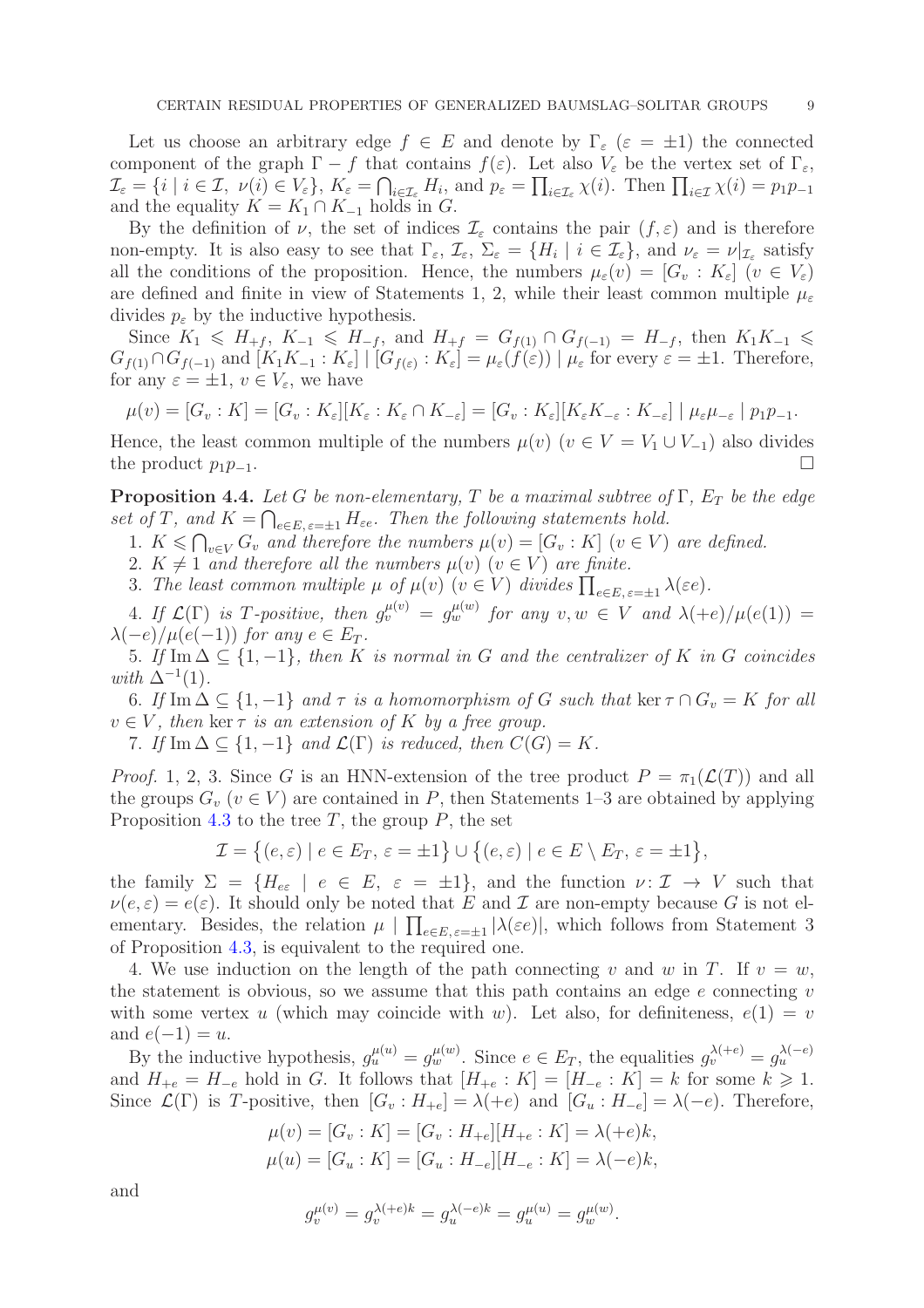Since the vertices  $v$  and  $w$  are chosen arbitrarily, the above equalities also imply that  $\lambda(+e)/\mu(e(1)) = \lambda(-e)/\mu(e(-1))$  for any  $e \in E_T$ .

5. Let x be a generator of K. It is obvious that  $[x, g_v] = 1$  for every  $v \in V$ . The element x is elliptic, so if  $e \in E \setminus E_T$ , then there exists a number  $n \geq 1$  such that  $t_e^{-1}x^nt_e = x^{\Delta(t_e)n}$ . Since Im  $\Delta \subseteq \{1, -1\}$ ,  $t_e^{-1}xt_e \in H_{-e}$ ,  $x^{\Delta(t_e)} \in H_{-e}$ , and  $H_{-e}$  is infinite cyclic, the last equality implies that  $t_e^{-1}xt_e = x^{\Delta(t_e)}$ . Therefore, K is normal in G. If  $g \in G$  is an arbitrary element, then  $g^{-1}xg \in K$  because K is normal. It follows that  $g^{-1}xg = x^{\Delta(g)}$ , and hence  $[g, x] = 1$  if and only if  $\Delta(g) = 1$ .

6. Consider the quotient group  $\overline{G} = G/K$  and the labeled graph  $\mathcal{M}(\Gamma)$  that is obtained from  $\mathcal{L}(\Gamma)$  by assigning to each  $v \in V$  the label  $\mu(v) = [G_v : K]$ . It is easy to see that  $\overline{G}$  is isomorphic to  $\pi_1(\mathcal{M}(\Gamma))$  and the vertex groups under this isomorphism correspond to the quotient groups  $G_v/K$  ( $v \in V$ ). Since  $K \leq \ker \tau$ , the mapping  $\overline{\tau} : \overline{G} \to \text{Im } \tau$  taking the coset  $gK$  ( $g \in G$ ) to  $g\tau$  is well defined and is a surjective homomorphism. It follows from the equalities ker  $\tau \cap G_v = K$   $(v \in V)$  that ker  $\overline{\tau} \cap G_v/K = 1$  for all  $v \in V$ . Therefore, by Proposition [3.2,](#page-5-0) ker  $\bar{\tau}$  is a free group. It also easily follows from the definition of  $\bar{\tau}$ that the preimage of ker  $\bar{\tau}$  under the natural homomorphism  $G \to \overline{G}$  coincides with ker  $\tau$ . Thus, ker  $\tau$  is an extension of K by the free group ker  $\bar{\tau}$ .

7. Let  $H = \bigcap_{v \in V} G_v$ . By [\[7,](#page-18-12) Lemma 5],  $C(G) \leq H$ . Let us show that, for every element  $h \in H \setminus K$ , there exists an element  $g \in G$  such that  $g^{-1}hg \notin H$ . This will mean that K is the largest subgroup of H normal in G and therefore  $K = C(G)$ .

Let  $h \in H \setminus K$  be an arbitrary element. Then  $h \notin H_{\epsilon e}$  for some  $e \in E \setminus E_T$ ,  $\varepsilon = \pm 1$ . Indeed, it is obvious if  $\Gamma$  contains only one vertex and so  $E_T = \emptyset$ . Suppose that  $E_T \neq \emptyset$ . Then every vertex of  $\Gamma$  is incident to some  $e \in E_T$ . For any  $e \in E_T$ , the equalities  $H_{+e} = G_{e(1)} \cap G_{e(-1)} = H_{-e}$  hold in G, as already noted in the proof of Proposition [4.3.](#page-7-0) Therefore,  $H = \bigcap_{e \in E_T, e = \pm 1}^{\infty} H_{\varepsilon e}$ , and h possesses the desired property.

Let us consider  $\tilde{G}$  as an HNN-extension with the stable letter  $t_e$ . Then the element  $t_e^{-\varepsilon}h t_e^{\varepsilon}$  has a reduced form of length 2 and hence cannot belong to H contained in the base group of this HNN-extension. Thus,  $t_e^{\varepsilon}$  is the required element.

## 5. Proofs of Theorems [3,](#page-2-0) [4](#page-2-1) and Corollaries [1](#page-2-3)[–3](#page-2-5)

<span id="page-9-0"></span>**Proposition 5.1.** Let G be non-elementary, T be a maximal subtree of  $\Gamma$ , and  $\mathcal{L}(\Gamma)$ be T-positive. Let also  $K = \bigcap_{e \in E, \varepsilon = \pm 1} H_{\varepsilon e}$  and  $\mu$  be the least common multiple of  $\mu(v) =$  $[G_v : K]$   $(v \in V)$ . Finally, let Q be the subring of  $\mathbb Q$  generated by Im  $\Delta$ ,  $Q^+$  be the additive group of Q, A be a free abelian group with the basis  $\{a_q | q \in \text{Im }\Delta\}$ , and X be the splitting extension of  $Q^+$  by A such that the automorphism  $\hat{a}_q|_{Q^+}$  acts as multiplication by q. Then the mapping of the generators of  $G$  to  $X$  given by the rule

$$
g_v \mapsto \mu/\mu(v) \quad (v \in V), \qquad t_e \mapsto a_{\Delta(t_e)} \quad (e \in E \setminus E_T),
$$

defines a homomorphism of G into X.

*Proof.* We extend the indicated mapping of the generators to the mapping of words  $\sigma$ and show that the latter takes all the defining relations of  $G$  into the equalities valid in  $X$ .

If e is an edge of T, then 
$$
\lambda(+e)/\mu(e(1)) = \lambda(-e)/\mu(e(-1))
$$
 by Proposition 4.4 and

$$
g_{e(1)}^{\lambda(+e)}\sigma = \lambda(+e)\mu/\mu(e(1)) = \lambda(-e)\mu/\mu(e(-1)) = g_{e(-1)}^{\lambda(-e)}\sigma.
$$

Let  $e \in E$  be an edge that does not belong to T. By Proposition [4.4,](#page-8-0) the equality  $g_{e(1)}^{\mu(e(1))} = g_{e(-1)}^{\mu(e(-1))}$  holds in G; we denote this element by g for brevity. Since g is elliptic and

$$
t_e^{-1}g^{\lambda(+e)\mu/\mu(e(1))}t_e = t_e^{-1}g^{\lambda(+e)\mu}_{e(1)}t_e = g^{\lambda(-e)\mu}_{e(-1)} = g^{\lambda(-e)\mu/\mu(e(-1))},
$$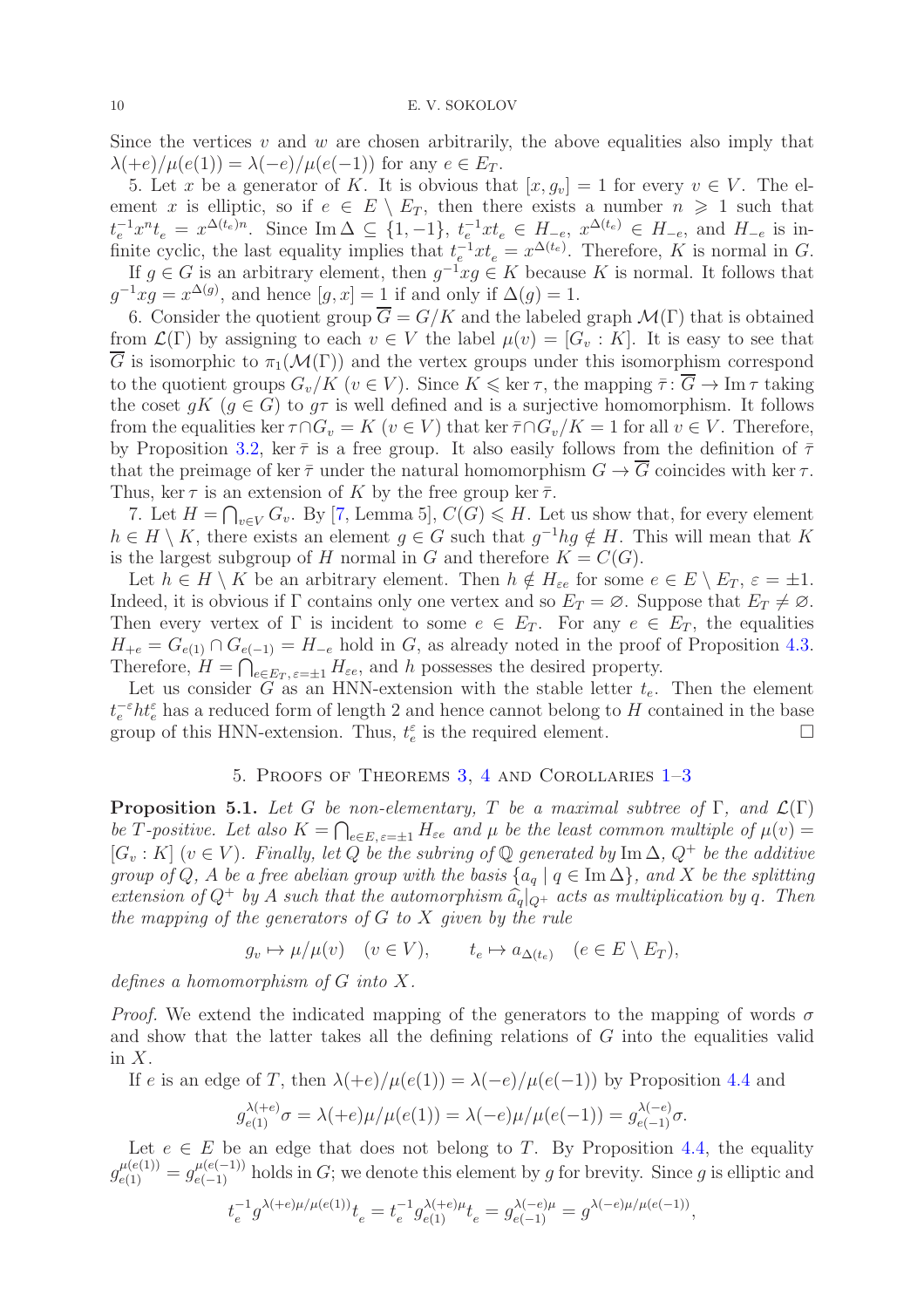then 
$$
\Delta(t_e) = (\lambda(-e)\mu/\mu(e(-1))) / (\lambda(+e)\mu/\mu(e(1))).
$$
 This implies that  
\n
$$
\left(t_e^{-1}g_{e(1)}^{\lambda(+e)}t_e\right)\sigma = (\lambda(+e)\mu/\mu(e(1))) \cdot \Delta(t_e) = \lambda(-e)\mu/\mu(e(-1)) = \left(g_{e(-1)}^{\lambda(-e)}\right)\sigma.
$$

<span id="page-10-0"></span>**Proposition 5.2.** Let G be non-elementary, T be a maximal subtree of  $\Gamma$ , and  $\mathcal{L}(\Gamma)$ be T-positive. Let also  $K = \bigcap_{e \in E, e = \pm 1} H_{\epsilon e}$  and  $\mu$  be the least common multiple of  $\mu(v) =$  $[G_v : K]$   $(v \in V)$ . If  $\text{Im } \Delta = \{1\}$ , then G is an  $(F \times \mathbb{Z})$ -by- $\mathbb{Z}_{\mu}$ -group, where F is some free group (i. e. G is isomorphic to an extension of  $F \times \mathbb{Z}$  by  $\mathbb{Z}_{\mu}$ ). If Im  $\Delta = \{1, -1\}$ , then G is an  $((F \times \mathbb{Z})$ -by- $\mathbb{Z}_u$ )-by- $\mathbb{Z}_2$ -group.

*Proof.* Let Q, X, and  $\sigma: G \to X$  be the subring, the group, and the homomorphism from Proposition [5.1,](#page-9-0)  $E_T$  be the edge set of T. Since Im  $\Delta \subseteq \{1, -1\}$ , then  $Q = \mathbb{Z}$ . Therefore, X has the presentation  $\langle x, a_1; [x, a_1] = 1 \rangle$  if Im  $\Delta = \{1\}$ , or

$$
\left\langle x,a_1,a_{-1};\,\, [x,a_1]=[a_1,a_{-1}]=1,\,\,a_{-1}^{-1}xa_{-1}=x^{-1}\right\rangle
$$

if Im  $\Delta = \{1, -1\}$  (here x denotes the generator of the additive group  $Q^+$  of Q equal to 1).

Let Y be the group with the presentation  $\langle x, x^{\mu} = 1 \rangle$  if Im  $\Delta = \{1\}$ , and

$$
\left\langle x,a_{-1};\ x^{\mu}=1,\ a_{-1}^{2}=1,\ a_{-1}^{-1}xa_{-1}=x^{-1}\right\rangle
$$

if Im  $\Delta = \{1, -1\}$ . Obviously,  $\sigma$  can be extended to a homomorphism  $\tau$  of G into Y. Since  $\mu$  is the least common multiple of  $\mu(v)$  ( $v \in V$ ), the greatest common divisor of  $\mu/\mu(v)$  $(v \in V)$  is equal to 1 and therefore  $x \in \text{Im }\tau$ . If  $\Delta(t_e) = 1$  for each edge  $e \in E \setminus E_T$ , then Im  $\Delta = \{1\}$ . Hence, if Im  $\Delta = \{1, -1\}$ , then there exists an edge  $e \in E \setminus E_T$  such that  $\Delta(t_e) = -1$  and so  $t_e \tau = a_{-1}$ . Therefore, Im  $\tau = Y$ .

Since  $G_v \tau = \langle x^{\mu/\mu(v)} \rangle$ , then ker  $\tau \cap G_v = G_v^{\mu(v)} = K$  for every  $v \in V$  and, by Proposi-tion [4.4,](#page-8-0) ker  $\tau$  is an extension of K by a free group. It is well known that such an extension is splittable, i. e. ker  $\tau = KF$ , where F is a free subgroup of G and  $K \cap F = 1$ . It remains to show that  $[K, F] = 1$  and therefore ker  $\tau = K \times F$ .

If Im  $\Delta = \{1\}$ , then K is central in G by Proposition [4.4.](#page-8-0) Let Im  $\Delta = \{1, -1\}$  and  $g \in \ker \tau$  be an arbitrary element. Because  $\tau$  takes  $t_e$  ( $e \in E \setminus E_T$ ,  $\Delta(t_e) = -1$ ) to  $a_{-1}$ and  $g_v$   $(v \in V)$ ,  $t_e$   $(e \in E \setminus E_T, \Delta(t_e) = 1)$  into  $\langle x \rangle$ , the number of occurrences of the generators of the first type and inverse to them in the record of  $g$  must be even. Since the conjugation of K by  $t_e$  ( $e \in E \setminus E_T$ ,  $\Delta(t_e) = -1$ ) is an automorphism of this subgroup of order 2 and all the elements  $g_v$   $(v \in V)$ ,  $t_e$   $(e \in E \setminus E_T, \Delta(t_e) = 1)$  belong to the centralizer of K, then g also belongs to the centralizer of K. Hence, K is central in ker  $\tau$ , and  $[K, F] = 1$ .

**Proof of Theorem [3.](#page-2-0)** According to Proposition [2.3,](#page-3-1) Theorem [1](#page-1-0) is valid for the class  $\mathcal{C}$ from the statement of Theorem [3.](#page-2-0) Therefore, we can further use it in the process of proof.

1, 2. Necessity. Let  $e \in E$  be an arbitrary edge. If e is not a loop, then, by Proposition [3.1,](#page-4-1) G contains a subgroup isomorphic to

$$
P\big(\lambda(+e),\lambda(-e)\big)=\left\langle g_{e(1)},g_{e(-1)}; \ g_{e(1)}^{\lambda(+e)}=g_{e(-1)}^{\lambda(-e)}\right\rangle.
$$

Since the labeled graph defining G is reduced, then  $1 < |\lambda(+e)|, |\lambda(-e)|$ . Hence, it follows from Proposition [3.4](#page-5-1) that  $\lambda(+e)$  and  $\lambda(-e)$  are  $\rho(\mathcal{C})$ -numbers. If e is a loop, then, again by Proposition [3.1,](#page-4-1) G contains a subgroup isomorphic to  $BS(\lambda(+e), \lambda(-e))$ . Because Im  $\Delta \subseteq \{1, -1\}$ , the equality  $|\lambda(+e)| = |\lambda(-e)|$  holds. Therefore,  $\lambda(+e)$  and  $\lambda(-e)$  are  $\rho(\mathcal{C})$ -numbers as Theorem [1](#page-1-0) states.

Let Im  $\Delta = \{1, -1\}$ . Then, by Proposition [4.1,](#page-7-1) G contains a subgroup isomorphic to BS([1](#page-1-0), -1), and Theorem 1 implies that  $2 \in \rho(\mathcal{C})$ .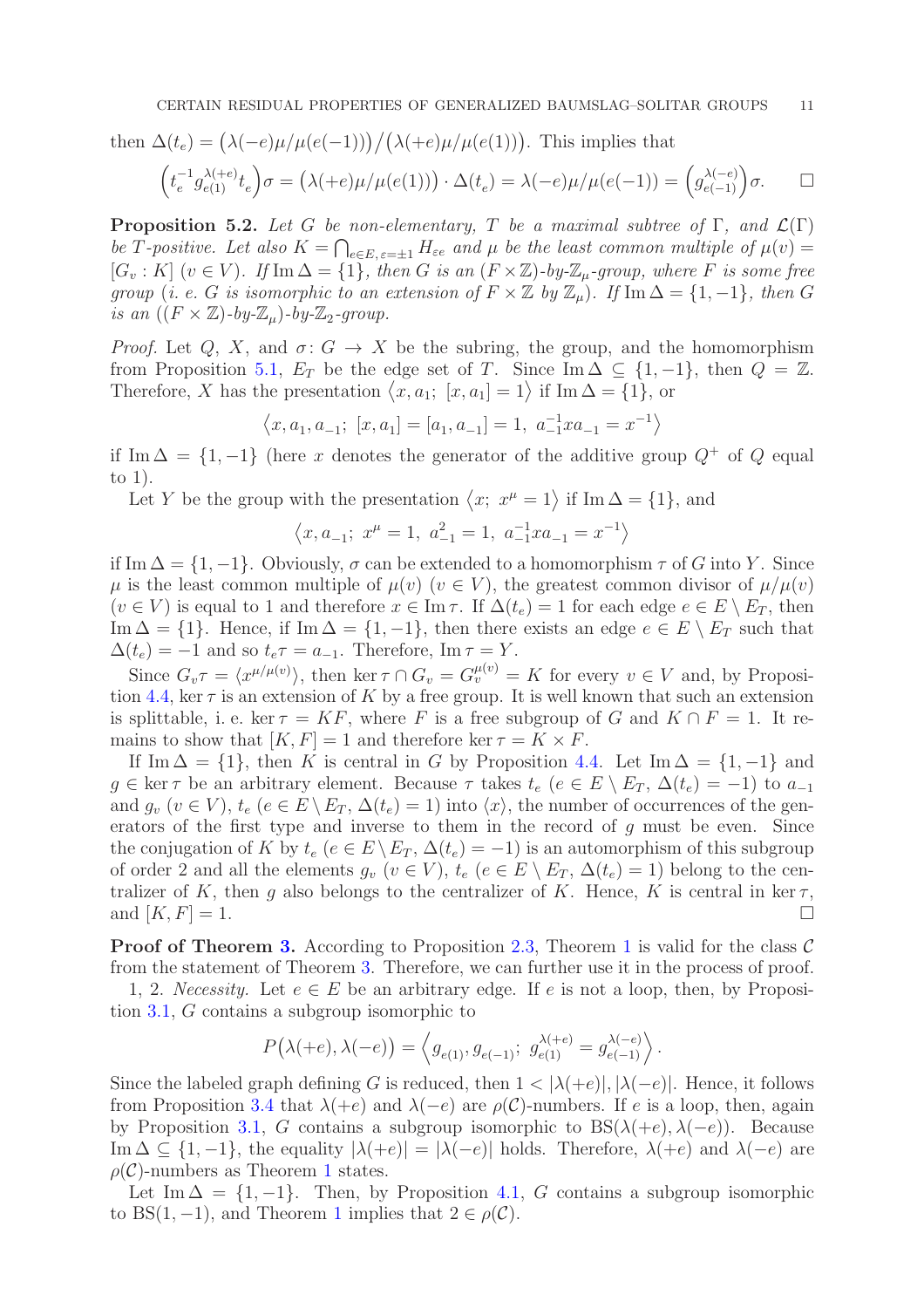Sufficiency. Choose some maximal subtree T in  $\Gamma$  and transform the labeled graph  $\mathcal{L}(\Gamma)$ defining G to a T-positive form. Obviously, all the labels are still  $\rho(\mathcal{C})$ -numbers after this operation. Let  $K = \bigcap_{e \in E, \varepsilon = \pm 1} H_{\varepsilon e}$  and  $\mu$  be the least common multiple of  $\mu(v) =$  $[G_v : K]$   $(v \in V)$ . By Proposition [4.4,](#page-8-0)  $\mu$  is a  $\rho(\mathcal{C})$ -number, and, by Proposition [2.1,](#page-3-2)  $\mathbb{Z}_{\mu} \in \mathcal{C}$ . If  $2 \in \rho(\mathcal{C})$ , then, according to the same proposition,  $\mathbb{Z}_{2} \in \mathcal{C}$ . Proposi-tion [5.2](#page-10-0) states that, for some free group F, G is an  $(F \times \mathbb{Z})$ -by- $\mathbb{Z}_{\mu}$ -group if Im  $\Delta = \{1\}$ , or an  $((F \times \mathbb{Z})$ -by- $\mathbb{Z}_\mu$ )-by- $\mathbb{Z}_2$ -group if Im  $\Delta = \{1, -1\}$ . Hence, G is residually a C-group by Proposition [2.4.](#page-3-4)

3. Since Im  $\Delta \not\subset \{1, -1\}$ , Propositions [4.1](#page-7-1) and [4.2](#page-7-2) imply that G contains a subgroup isomorphic to BS $(m, n)$ , where  $1 < m < |n|$ . This subgroup is not residually a C-group by Theorem [1.](#page-1-0) Therefore, G is also not residually a  $C$ -group.

**Proof of Theorem [4.](#page-2-1)** 1. Since  $\mathcal C$  contains at least one non-periodic group and is closed under taking subgroups and extensions, it contains an infinite cyclic group and both of its extensions by means of an infinite cyclic group. Therefore, every elementary GBS-group is a torsion-free  $C$ -group.

2. Choose some maximal subtree T in  $\Gamma$  and transform the labeled graph  $\mathcal{L}(\Gamma)$  defining  $G$  to a  $T$ -positive form. Since the fundamental groups of the original and modified labeled graphs are isomorphic, the subring Q remains unchanged under the indicated transformation and therefore  $Q^+ \in \mathcal{C}$ .

Let A, X, and  $\sigma: G \to X$  be the groups and the homomorphism from the state-ment of Proposition [5.1.](#page-9-0) By the definition,  $\sigma$  acts injectively on all the vertex groups, and Proposition [3.2](#page-5-0) says that ker  $\sigma$  is a free group.

As noted above, an infinite cyclic group belongs to  $C$ . By the definition of root class, C also contains the Cartesian product  $P = \prod_{z \in \mathbb{Z}} C_z$ , where  $C_z$  is an infinite cyclic group for each  $z \in \mathbb{Z}$ . Since A is isomorphic to a subgroup of P and C is closed under taking subgroups and extensions, then A, X, and Im  $\sigma$  belong to C. Therefore, G is residually a C-group by Proposition [2.4.](#page-3-4)

It remains to note that  $Q^+$  is a homomorphic image of a free abelian group of countable rank, which is a subgroup of  $P$ . Therefore, if  $C$  is closed under taking quotient groups, then  $Q^+ \in \mathcal{C}$ . If Im  $\Delta \subseteq \{1, -1\}$ , then  $Q^+$  is an infinite cyclic group, that belongs to  $\mathcal{C}$ as noted above.  $\hfill \square$ 

**Proof of Corollaries [1–](#page-2-3)[3.](#page-2-5)** Let  $\rho$  be a non-empty set of primes. Using the definition of root class, it is easy to verify that the classes of finite  $\rho$ -groups, finite solvable  $\rho$ -groups, periodic  $\rho$ -groups of finite exponent, periodic solvable  $\rho$ -groups of finite exponent, and all solvable groups are root. Therefore, the implications  $1 \Rightarrow 5, 3 \Rightarrow 5, 5 \Rightarrow 2$ , and  $5 \Rightarrow 4$ in Corollary [2](#page-2-4) follow from Theorem [3,](#page-2-0) the implications  $1 \Rightarrow 3$  $1 \Rightarrow 3$  and  $3 \Rightarrow 2$  in Corollary 1 do from Theorems [1](#page-1-0) and [3,](#page-2-0) and Corollary [3](#page-2-5) follows from Theorem [4.](#page-2-1) The implications  $4 \Rightarrow 3, 2 \Rightarrow 1$  $4 \Rightarrow 3, 2 \Rightarrow 1$  $4 \Rightarrow 3, 2 \Rightarrow 1$  $4 \Rightarrow 3, 2 \Rightarrow 1$  in Corollary 2 and  $2 \Rightarrow 1$  in Corollary 1 are obvious.

## 6. An algorithm for verifying the condition of Theorem [5](#page-2-2)

<span id="page-11-0"></span>Let  $E^*$  be the set of paths in  $\Gamma$ . We define a function  $\xi: E^* \to \{1, -1\}$  as follows. If  $e \in E$ , then  $\xi(e) = \text{sign } \lambda(e) \lambda(-e)$ . If  $s = (e_1, e_2, \ldots, e_n)$  is a path in  $\Gamma$ , then  $\xi(s) = \prod_{i=1}^{n} \xi(e_i)$ . In particular, if the length of s is equal to 0, then  $\xi(s) = 1$ .

The algorithm given below assigns labels to the vertices of Γ. The label corresponding to a vertex v is denoted by  $\zeta(v)$  and can be equal to  $\pm 1$ . Initially, all the vertices are unlabeled.

**Algorithm.** 1. If the graph has no labeled vertices, take an arbitrary vertex v of  $\Gamma$ . Otherwise, choose some vertex  $v$ , which has no label and is adjacent to one of the labeled vertices.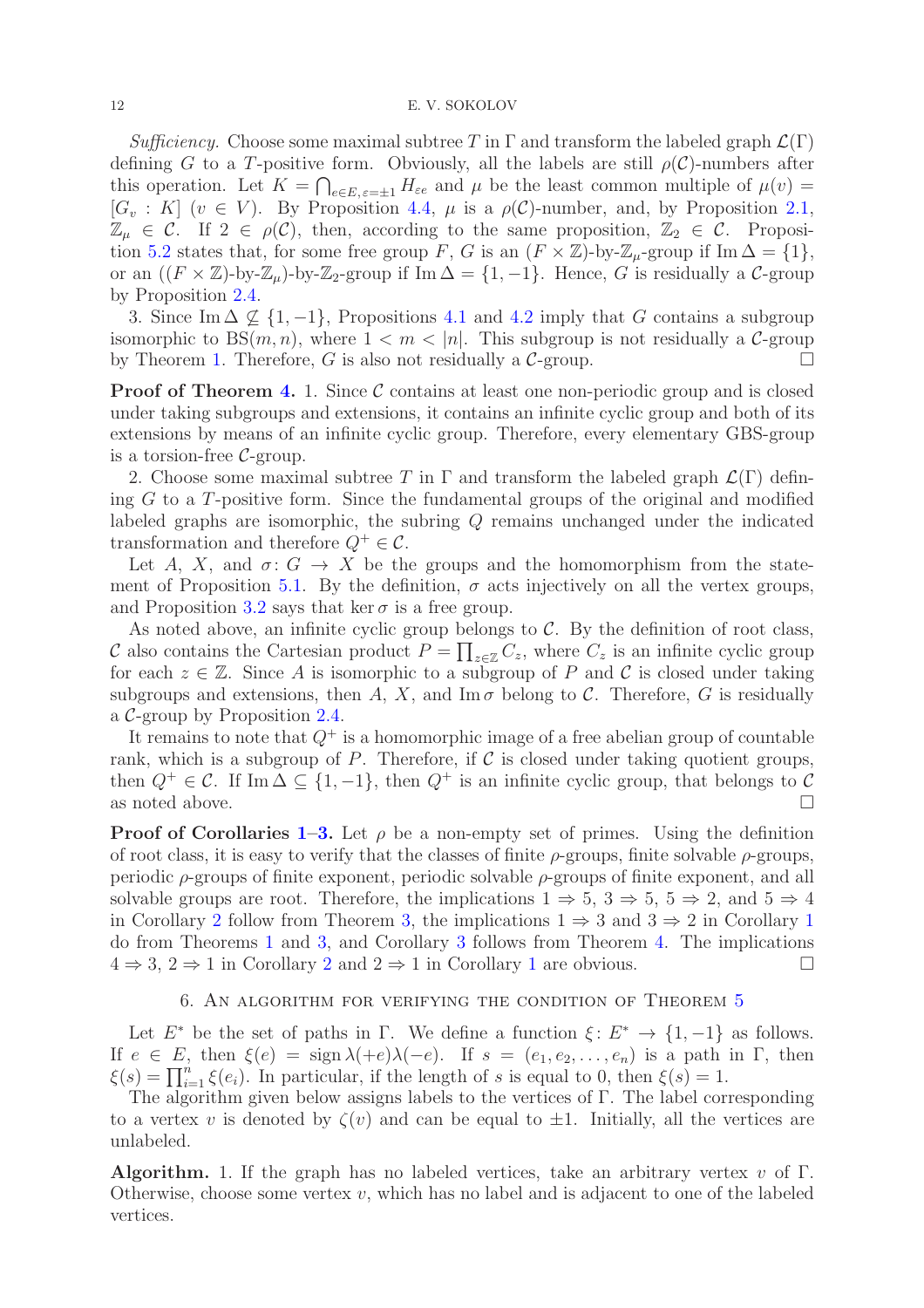2. If there is a loop e at v such that  $\xi(e) = -1$ , then the algorithm terminates without labeling v.

3. Let  $E_v$  be the set of edges of Γ, each of which connects v with some of the already labeled vertices, and let, for any  $e \in E_v$ ,  $\varepsilon_e$  denote the number that is equal to  $\pm 1$ and satisfies the relation  $e(\varepsilon_e) = v$ .

3.1. If there exist  $e_1, e_2 \in E_v$  such that  $\xi(e_1)\zeta(e_1(-\varepsilon_{e_1})) \neq \xi(e_2)\zeta(e_2(-\varepsilon_{e_2}))$ , then the algorithm terminates without labeling  $v$ .

3.2. Otherwise, we define  $\zeta(v)$  as follows:  $\zeta(v) = 1$  if  $E_v = \emptyset$ , and  $\zeta(v) = \xi(e)\zeta(e(-\varepsilon_e))$ if  $E_v \neq \emptyset$  and e is some edge from  $E_v$  (the independence of  $\zeta(v)$  from the choice of e is ensured by Step 3.1).

4. If all the vertices of  $\Gamma$  are labeled, then the algorithm terminates; otherwise, it returns to Step 1.

<span id="page-12-0"></span>**Proposition 6.1.** 1. If  $\xi(s) = 1$  for any closed path s in Γ, then the above algorithm terminates by labeling all the vertices of  $\Gamma$  for any sequence of vertex selection at Step 1. 2. If, for some sequence of vertex selection at Step 1, the above algorithm terminates by labeling all the vertices of  $\Gamma$ , then  $\xi(s) = 1$  for any closed path s in  $\Gamma$ .

*Proof.* First of all, we note that if v is some vertex of  $\Gamma$  labeled by the algorithm and u is the vertex that was labeled first, then  $\Gamma$  contains a path s from u to v consisting of vertices labeled no later than v, and besides  $\zeta(v) = \xi(s)$ . This is not difficult to show using induction on the number of steps of the algorithm.

1. Let us fix some sequence of vertex selection at Step 1 and consider an arbitrary vertex  $v$  from this sequence. If there is a loop  $e$  at  $v$ , then it is a closed path and therefore  $\xi(e) = 1$ . Let  $E_v \neq \emptyset$ ,  $e_1, e_2 \in E_v$  be arbitrary edges,  $v_1 = e_1(-\varepsilon_{e_1}), v_2 = e_2(-\varepsilon_{e_2}),$  and u be the first vertex labeled by the algorithm. Then there exist paths  $s_1$ ,  $s_2$  connecting  $v_1$ ,  $v_2$ with u and such that  $\zeta(v_1) = \xi(s_1)$ ,  $\zeta(v_2) = \xi(s_1)$ . Let s be the path composed of the paths  $s_1, s_2$  and the edges  $e_1, e_2$ . This path is closed, so  $1 = \xi(s) = \xi(s_1)\xi(s_2)\xi(e_1)\xi(e_2)$ and  $\xi(e_1)\zeta(v_1) = \xi(e_1)\xi(s_1) = \xi(e_2)\xi(s_2) = \xi(e_2)\zeta(v_2)$ . Thus, the algorithm terminates neither at Step 2 nor at Step 3.1, and the vertex  $v$  is among the labeled ones. Since it is chosen arbitrarily, this means that the algorithm labels all the vertices of Γ.

2. Since the algorithm labels all the vertices of the graph without terminating at Step 2, then  $\xi(e) = 1$  for every loop  $e \in E$  and further we can consider only closed paths that do not contain loops. We argue by induction on the number n of iterations (Steps  $1-4$ ) required for the algorithm to label all the vertices of a path of the indicated form.

Let s be a closed path without loops, the vertices of which are labeled in n iterations. At each iteration of the algorithm, no more than one vertex is labeled. Therefore, if  $n = 1$ , then the length of s is equal to 0 and the equality  $\xi(s) = 1$  is obvious. Further, we assume that s is of non-zero length (so  $n > 1$ ) and  $\xi$  has the required value for every closed path whose vertices are labeled in at most  $n - 1$  iterations.

Let v be the last labeled vertex of s. If necessary, we split s into the closed parts, each of which begins and ends at  $v$ , and assume that s passes through  $v$  only once. Then the fragment  $(v_1, e_1, v, e_2, v_2)$  of s is uniquely defined, where  $e_1, e_2$  are edges (which may coincide) and  $v_1, v_2$  are vertices (which may also coincide). Since there are no loops in s, the relations  $v_1 \neq v \neq v_2$  and  $e_1, e_2 \in E_v$  hold.

Let u be the first vertex labeled by the algorithm. Then there exist paths  $s_1$ ,  $s_2$  connecting  $v_1$ ,  $v_2$  with u, consisting of the vertices labeled no later than  $v_1$ ,  $v_2$  respectively, and such that  $\zeta(v_1) = \xi(s_1)$ ,  $\zeta(v_2) = \xi(s_2)$ . Let  $s_0$  denote the path obtained from s by removing v and  $e_1, e_2$ . Then the union  $s_3$  of the paths  $s_0, s_1, s_2$  is a closed path, all the vertices of which are labeled in at most  $n-1$  iterations, and, by the inductive hypothesis,  $1 = \xi(s_3) = \xi(s_0)\xi(s_1)\xi(s_2)$ . Since v is labeled by the algorithm, then the con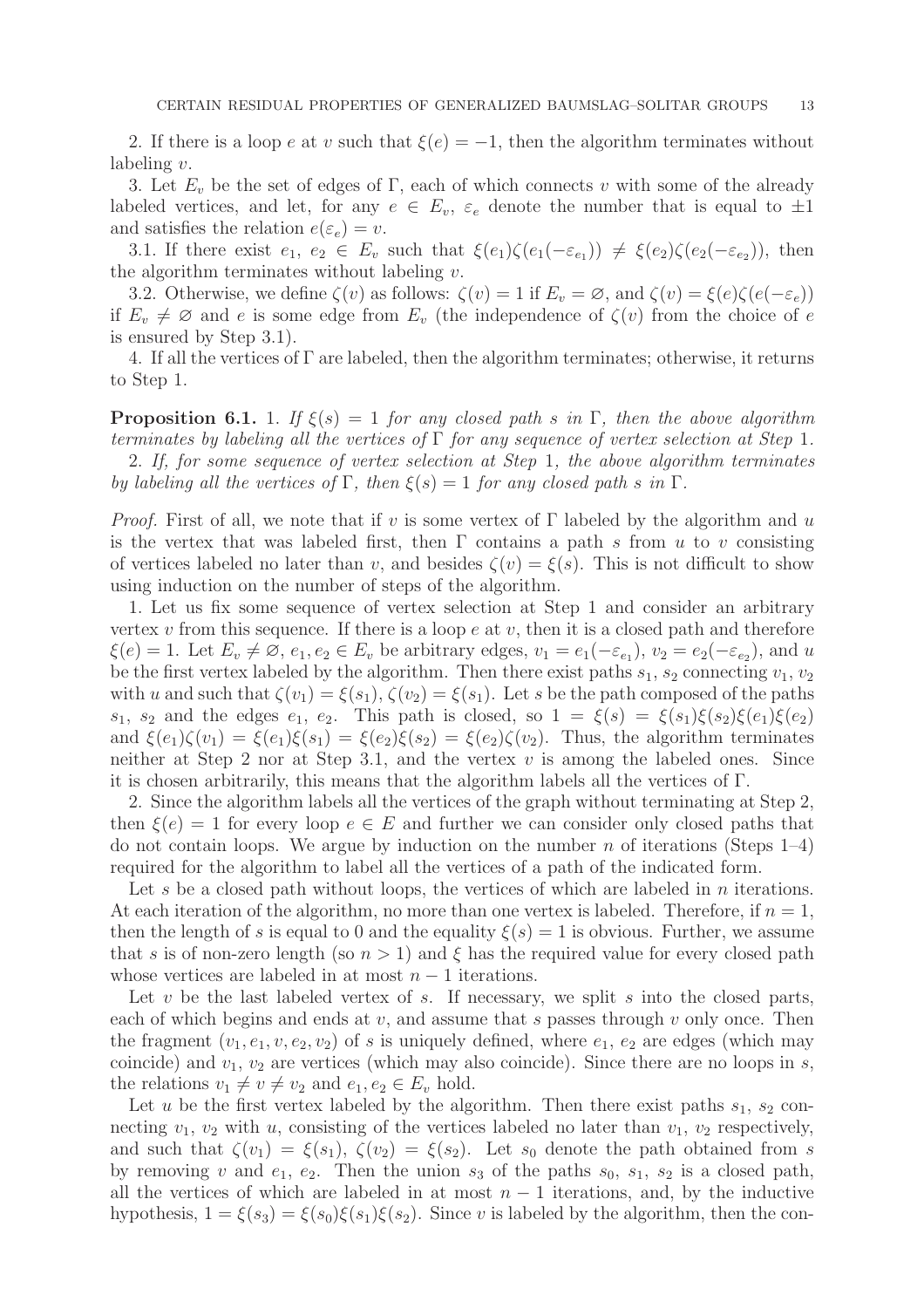dition of Step 3.1 cannot be satisfied and so  $\xi(e_1)\zeta(v_1) = \xi(e_2)\zeta(v_2)$ . Hence,  $\xi(e_1)\xi(e_2) =$  $\zeta(v_1)\zeta(v_2) = \xi(s_1)\xi(s_2)$ , and therefore  $\xi(s) = \xi(s_0)\xi(e_1)\xi(e_2) = \xi(s_0)\xi(s_1)\xi(s_2) = 1$ , as required.  $\Box$ 

<span id="page-13-0"></span>**Proposition 6.2.** Let G be not solvable,  $\mathcal{L}(\Gamma)$  be reduced, Im  $\Delta = \{1, -1\}$ , and all the labels  $\lambda(\varepsilon e)$  ( $e \in E$ ,  $\varepsilon = \pm 1$ ) are p-numbers for some prime number  $p \neq 2$ . Let also  $E' = \{e \in E \mid H_{+e} \neq C(G) \neq H_{-e}\}.$ 

1. If every elliptic element of G that is conjugate to its inverse belongs to  $C(G)$ , then  $\xi(s) = 1$  for every closed path s in  $\Gamma$  all of whose edges are contained in E'.

2. If  $\xi(s) = 1$  for every closed path s in  $\Gamma$  all of whose edges are contained in E', then every elliptic element of G that is conjugate to its inverse belongs to  $C(G)$  and the quotient group  $G/C(G)$  is residually a finite p-group.

*Proof.* We fix some maximal subtree T of  $\Gamma$  and begin with a few remarks concerning both Statement 1 and Statement 2.

By Proposition [4.4,](#page-8-0)

$$
1 \neq C(G) = \bigcap_{\substack{e \in E, \\ \varepsilon = \pm 1}} H_{\varepsilon e} \leqslant \bigcap_{v \in V} G_v
$$

 $\prod_{e \in E, \varepsilon = \pm 1} \lambda(\varepsilon e)$ . Therefore,  $\mu$  and all the indices  $\mu(v)$  ( $v \in V$ ) are p-numbers. and the least common multiple  $\mu$  of  $\mu(v) = [G_v : C(G)]$   $(v \in V)$  divides the product

If Γ contains one vertex v and  $\mu = \mu(v) = 1$ , then  $E' = \emptyset$ , every elliptic element of G belongs to  $G_v = C(G)$ , and  $G/C(G)$  is a free group, that is residually a finite p-group by Proposition [2.4.](#page-3-4) Therefore, both Statement 1 and Statement 2 are true. If Γ has more than one vertex, then each of its vertices is incident to some edge that is not a loop. Since  $\mathcal{L}(\Gamma)$  is reduced, it follows that every vertex group contains some proper edge subgroup and so  $C(G) \neq G_v$  for all  $v \in V$ . Thus, further, we can assume that all  $\mu(v)$   $(v \in V)$  are different from 1 and therefore are divisible by  $p$ .

Let  $e \in E$  be an arbitrary edge. Then  $g_{e(1)}^{\lambda(+e)} \sim_G g_{e(-1)}^{\lambda(-e)}$  and  $H_{+e} \sim_G H_{-e}$ . Since  $C(G)$ is normal in G, it follows that  $[H_{+e} : C(G)] = [H_{-e} : C(G)] = k_e$  for some p-number  $k_e \geq 1$  and  $|\lambda(+e)|k_e = \mu(e(1)), |\lambda(-e)|k_e = \mu(e(-1)).$ 

Let us now turn directly to the proof of Statements 1 and 2.

1. We put  $g'_v = g^{\mu(v)/p}_v$  $\psi_v^{(v)/p}$  ( $v \in V$ ) and show that, for any edge  $e \in E'$ ,  $g'_{e(1)}$  and  $(g'_{e(-1)})^{\xi(e)}$ are conjugate in G.

Indeed, let  $e \in E'$  be an arbitrary edge. Then  $k_e \neq 1$  and so  $p \mid k_e$ . The relation  $g_{e(1)}^{\lambda(+e)} \sim_G g_{e(-1)}^{\lambda(-e)}$  implies that  $g_{e(1)}^{|\lambda(+e)|} \sim_G g_{e(-1)}^{\xi(e)|\lambda(-e)|}$ . Hence,

$$
g'_{e(1)} = g^{|{\lambda(+e)}|(k_e/p)}_{e(1)} \sim_G g^{\xi(e)|{\lambda(-e)}|(k_e/p)}_{e(-1)} = (g'_{e(-1)})^{\xi(e)}.
$$

Thus, if s is a closed path in  $\Gamma$ , all the edges of which are contained in E', and  $\xi(s) = -1$ , then, for every vertex v of this path,  $g'_v \sim_G (g'_v)^{\xi(s)} = (g'_v)^{-1}$ . Since  $g'_v \notin C(G)$ , Statement 1 is proved.

2. Let  $E_T$  denote the edge set of T. To prove the residual p-finiteness of the quotient group  $G/C(G)$ , we define a mapping  $\sigma_0$  of the generators  $g_v$   $(v \in V)$  and  $t_e$   $(e \in E \setminus E_T)$ of G to  $\mathbb{Z}_{\mu}$  as follows.

Let  $\Gamma' = (V, E')$  be the graph obtained from  $\Gamma$  by removing all the edges not included in E', and let  $\Gamma'_i = (V_i, E'_i)$  be some connected component of  $\Gamma'$ . Choose an arbitrary vertex  $v \in V_i$  and put  $g_v \sigma_0 = \mu/\mu(v)$ . If  $w \in V_i$  is an arbitrary vertex and s is a path in  $\Gamma'_i$  connecting v and w, we put  $g_w \sigma_0 = \xi(s)\mu/\mu(w)$ . It follows from the condition of Statement 2 that, for any two paths  $s_1$ ,  $s_2$  connecting v and w in  $\Gamma'_i$ , the equality  $\xi(s_1) = \xi(s_2)$  holds. Therefore, the above definition is correct. In a similar way, we define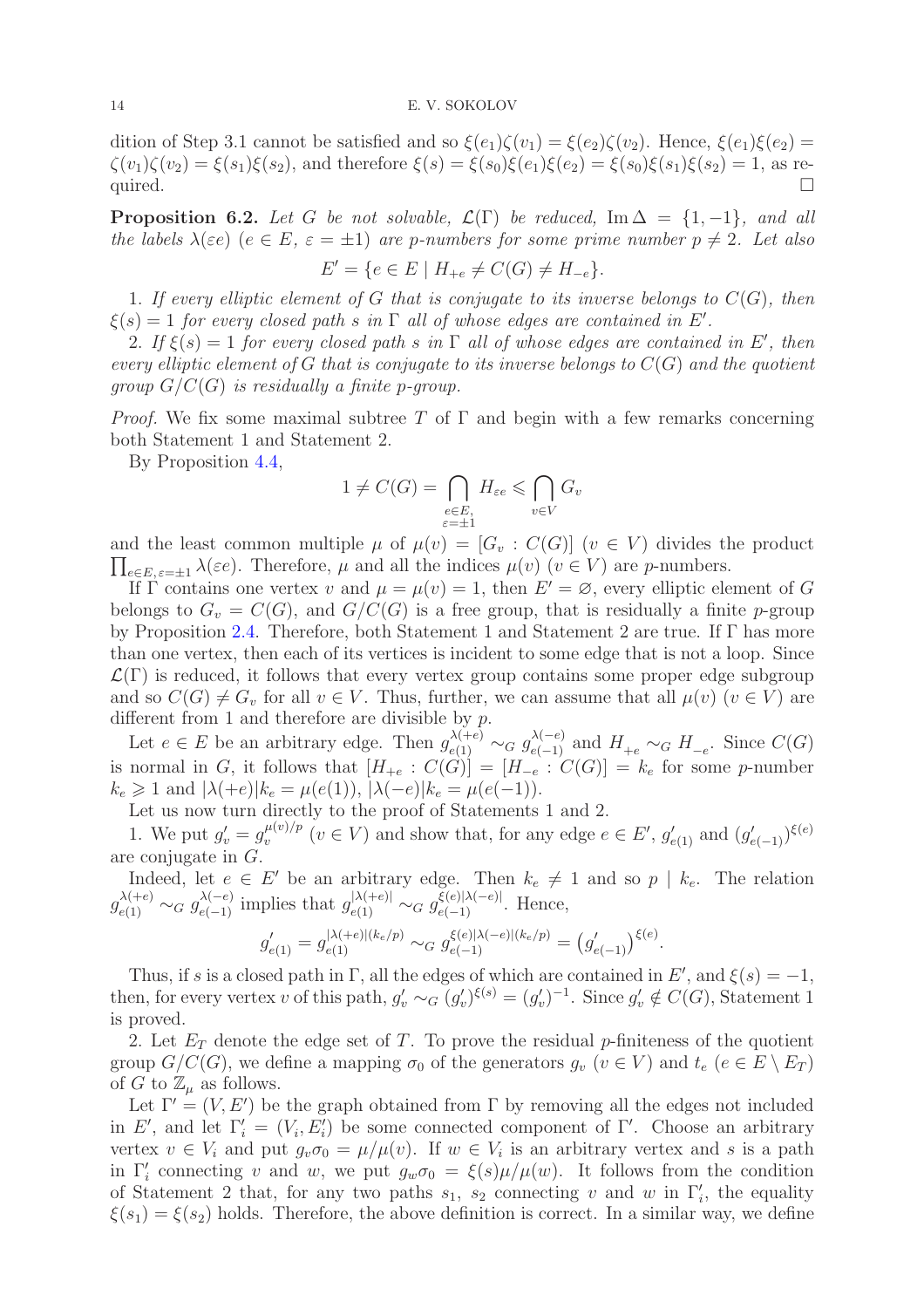the action of  $\sigma_0$  on the generators of the vertex groups contained in all other connected components of Γ'. Let us also put  $t_e \sigma_0 = 0$  for all  $e \in E \setminus E_T$ .

We extend  $\sigma_0$  to a mapping of words  $\sigma$  and show that the latter takes all the defining relations of G into the equalities valid in  $\mathbb{Z}_n$ .

Let  $e \in E$  be an arbitrary edge. As shown earlier,  $|\lambda(+e)|k_e = \mu(e(1))$  and  $|\lambda(-e)|k_e =$  $\mu(e(-1))$ , where  $k_e = [H_{+e} : C(G)] = [H_{-e} : C(G)]$ . If  $e \in E'$ , v is the fixed vertex chosen above from the connected component of  $\Gamma'$ , to which e belongs, and  $s_1$ ,  $s_{-1}$  are some paths in Γ' connecting v with  $e(1)$ ,  $e(-1)$  respectively, then  $\xi(s_1) = \xi(s_{-1})\xi(e)$ . It follows that

$$
\xi(s_1) \cdot \operatorname{sign} \lambda(+e) = \xi(s_{-1}) \cdot \operatorname{sign} \lambda(-e)
$$

and

$$
g_{e(1)}^{\lambda(+e)}\sigma = \xi(s_1)\lambda(+e)\mu/\mu(e(1))
$$
  
=  $\xi(s_1) \cdot \text{sign }\lambda(+e) \cdot |\lambda(+e)|\mu/\mu(e(1))$   
=  $\xi(s_{-1}) \cdot \text{sign }\lambda(-e) \cdot |\lambda(-e)|\mu/\mu(e(-1))$   
=  $\xi(s_{-1})\lambda(-e)\mu/\mu(e(-1))$   
=  $g_{e(-1)}^{\lambda(-e)}\sigma$ .

If  $e \notin E'$ , then  $k_e = 1$  and therefore

$$
g_{e(1)}^{\lambda(+e)}\sigma = \varepsilon |\lambda(+e)|\mu/\mu(e(1)) = \varepsilon \mu \equiv \delta \mu = \delta |\lambda(-e)|\mu/\mu(e(-1)) = g_{e(-1)}^{\lambda(-e)}\sigma \pmod{\mu}
$$

for some  $\varepsilon, \delta = \pm 1$ .

Thus,  $\sigma$  defines a homomorphism of G into the finite p-group  $\mathbb{Z}_{\mu}$ . It follows from the definition of  $\sigma$  that, for each  $v \in V$ , the order of  $g_v \sigma$  is equal to  $\mu(v)$  and therefore ker  $\sigma \cap G_v = C(G)$ . Hence, according to Proposition [4.4,](#page-8-0) ker  $\sigma$  is an extension of  $C(G)$ by a free group. This implies that the quotient group  $G/C(G)$  is an extension of the indicated free group by a finite  $p$ -group. Such an extension is residually a finite  $p$ -group by Proposition [2.4.](#page-3-4)

Suppose now that x and y are elements of G such that  $x^{-1}yx = y^{-1}$ . Then

$$
(xC(G))^{-1}(yC(G))(xC(G)) = (yC(G))^{-1},
$$

and the residual p-finiteness of  $G/C(G)$  proved above together with Proposition [2.6](#page-4-2) and the relation  $p \neq 2$  imply that  $yC(G) = 1$ , i. e.  $y \in C(G)$ . Thus, Statement 2 is completely proved.  $\Box$ 

An algorithm for verifying the condition of Statement 2-c of Theorem [5.](#page-2-2) Let  $G$ be not solvable,  $\mathcal{L}(\Gamma)$  be reduced, and Im  $\Delta = \{1, -1\}$ . Then  $C(G) \leq \bigcap_{v \in V} G_v$  and there is an algorithm calculating the numbers  $\mu(v) = [G_v : C(G)]$   $(v \in V)$  [\[7,](#page-18-12) § 5]. This allows us to find the graph  $\Gamma'$  which is obtained from  $\Gamma$  by removing all the edges not included in the set  $E' = \{e \in E \mid H_{+e} \neq C(G) \neq H_{-e}\}.$  By Propositions [6.1](#page-12-0) and [6.2,](#page-13-0) to complete the verification of the condition of Statement  $2-c$ , it remains to apply Algorithm given above to each connected component of  $\Gamma'$ .

## 7. Proof of Theorems [5](#page-2-2) and [6](#page-3-0)

<span id="page-14-0"></span>**Proposition 7.1.** Let G be non-solvable and  $\mathcal{L}(\Gamma)$  be reduced. If G is residually nilpotent, then all the labels  $\lambda(\varepsilon e)$  ( $e \in E$ ,  $\varepsilon = \pm 1$ ) are p-numbers for some prime number p.

*Proof.* Since  $\mathcal{L}(\Gamma)$  is reduced, then  $|\lambda(+e)| \neq 1 \neq |\lambda(-e)|$  for each edge e that is not a loop. Let us show that these relations can be assumed to hold for all loops of  $\mathcal{L}(\Gamma)$ .

By Proposition [2.5,](#page-3-5) G is residually finite, and, by Theorem [3,](#page-2-0) Im  $\Delta \subseteq \{1, -1\}$ . It follows that  $\mathcal{L}(\Gamma)$  cannot contain a loop e such that  $|\lambda(\varepsilon e)| = 1 \neq |\lambda(-\varepsilon e)|$  for some  $\varepsilon = \pm 1$ .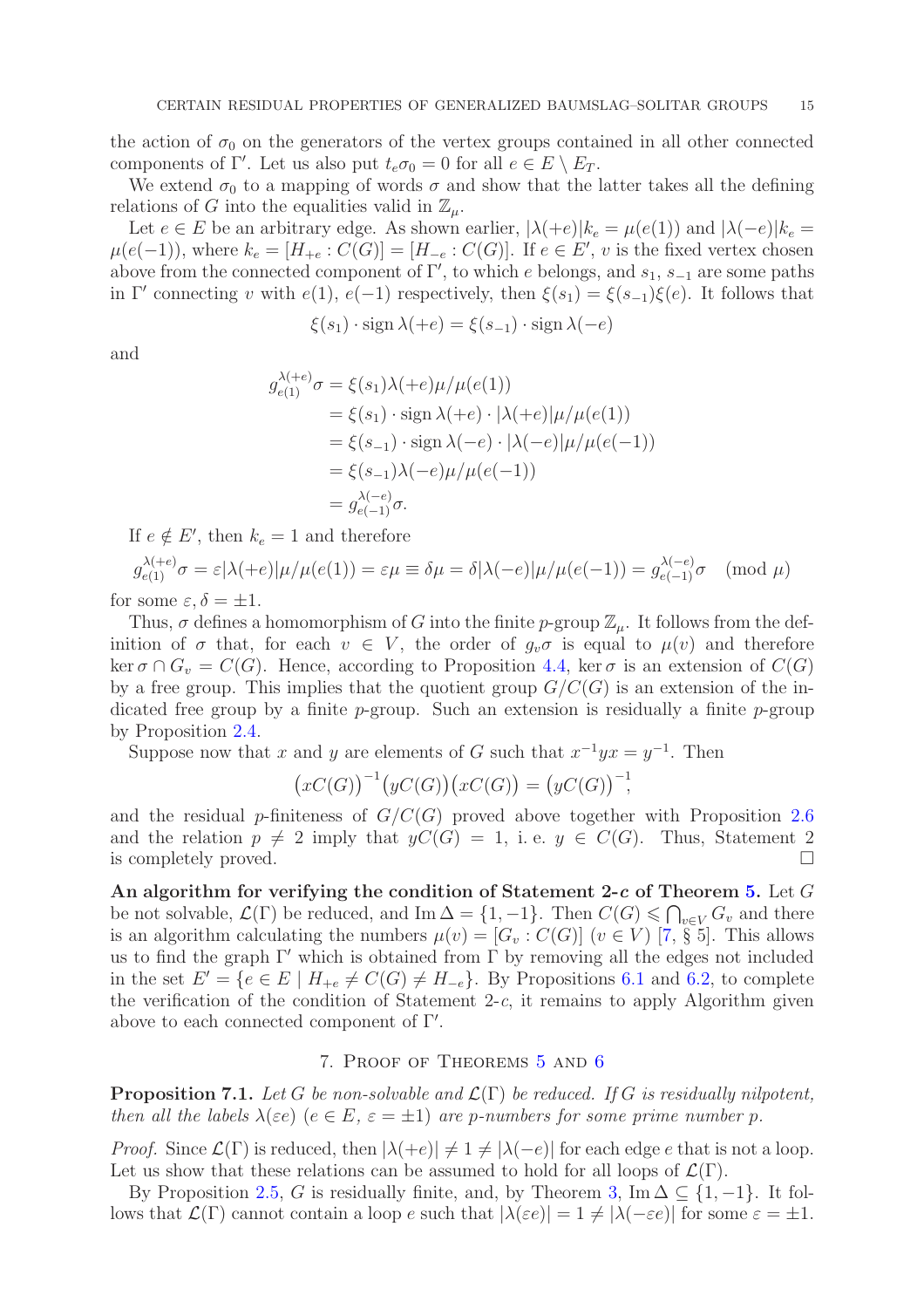#### 16 E. V. SOKOLOV

Let  $\Gamma'$  be the subgraph of  $\Gamma$  which is obtained from the latter by removing each loop e such that (in  $\mathcal{L}(\Gamma)$ )  $|\lambda(+e)| = 1 = |\lambda(-e)|$ , and let  $G' = \pi_1(\mathcal{L}(\Gamma'))$ . Then, by Propo-sition [3.1,](#page-4-1)  $G'$  is isomorphic to a subgroup of  $G$  and so is residually nilpotent. Since  $|\lambda(+e)| \neq 1 \neq |\lambda(-e)|$  for every edge e of Γ' and 1 is a power of any number p, then we can consider  $\Gamma'$ ,  $\mathcal{L}(\Gamma')$ , and G' instead of  $\Gamma$ ,  $\mathcal{L}(\Gamma)$ , and G respectively.

So, we assume that  $|\lambda(\varepsilon e)| \neq 1$  for all  $e \in E$ ,  $\varepsilon = \pm 1$ . If, for any edge  $e \in E$ , at least one of the numbers  $|\lambda(+e)|$ ,  $|\lambda(-e)|$  is greater than 2, then the required statement follows from Proposition [3.3.](#page-5-2) Therefore, it remains to show that if  $|\lambda(+e)| = 2 = |\lambda(-e)|$  for some edge  $e \in E$ , then all the labels  $\lambda(\varepsilon f)$   $(f \in E, \varepsilon = \pm 1)$  are 2-numbers.

On the contrary, let  $f \in E$  be an edge such that at least one of the numbers  $\lambda(f)$ ,  $\lambda(-f)$  is divisible by a prime number  $p \neq 2$ . Let us show that  $\Gamma$  and  $\mathcal{L}(\Gamma)$  can, if necessary, be modified so that a) Γ contains a simple chain, the first and last edges of which are  $e$  and  $f$ ; b) the fundamental groups of the original and modified labeled graphs are isomorphic.

Indeed, if there is no chain of the indicated type in  $\Gamma$ , then at least one of the following statements holds: 1) e and f are not loops and connect identical pairs of vertices, i. e.  $f(1) = e(\varepsilon)$  and  $f(-1) = e(-\varepsilon)$  for some  $\varepsilon = \pm 1$ ; 2) e is a loop; 3) f is a loop. In the first case, we add to  $\Gamma$  a new vertex  $v_f$  and an edge connecting this vertex with  $f(-1)$ ; replace f with an edge connecting  $f(1)$  and  $v_f$ ; in  $\mathcal{L}(\Gamma)$ , assign the labels  $(1, 1)$ to the first of the added edges,  $\lambda(+f)$  (at  $f(1)$ ) and  $\lambda(-f)$  (at  $v<sub>f</sub>$ ) to the second. We perform exactly the same transformations in the third case and modify  $\Gamma$  and  $\mathcal{L}(\Gamma)$  in a similar way in the second. In all cases, the original labeled graph is obtained from the modified one by an elementary collapse; therefore, their fundamental groups are isomorphic.

Let  $\Omega$  be a simple chain in  $\Gamma$  that begins with e and ends with f. By Proposition [3.1,](#page-4-1)  $\pi_1(\mathcal{L}(\Omega))$  is embedded in  $\pi_1(\mathcal{L}(\Gamma))$  and so is residually nilpotent. For definiteness, let  $e(1)$ and  $f(-1)$  be the ends of the chain, and let  $\varepsilon = \pm 1$  be a number such that  $p | \lambda(\varepsilon f)$ . Consider the elements  $\lambda$  (b)  $\ell$ 

$$
x_1 = [g_{e(1)}, g_{e(-1)}], \quad x_2 = [g_{f(-\varepsilon)}, g_{f(\varepsilon)}^{\lambda(\varepsilon f)/p}],
$$
  

$$
x = [x_1, x_2] = g_{e(-1)}^{-1} g_{e(1)}^{-1} g_{e(-1)} g_{e(1)} x_2^{-1} g_{e(1)}^{-1} g_{e(-1)}^{-1} g_{e(1)} g_{e(-1)} x_2.
$$

Let  $\Omega_1$  be the chain obtained from  $\Omega$  by removing  $e(1)$  and  $e, \Omega_2$  be the chain obtained from  $\Omega$  by removing  $f(-1)$  and  $f, F_1 = \pi_1(\mathcal{L}(\Omega_1))$ , and  $F_2 = \pi_1(\mathcal{L}(\Omega_2))$ . Then  $\pi_1(\mathcal{L}(\Omega))$ is the free product  $P_1$  of the groups  $G_{e(1)}$ ,  $F_1$  with the subgroups  $H_{+e}$ ,  $H_{-e}$  amalgamated and, at the same time, the free product  $P_2$  of the groups  $F_2$ ,  $G_{f(-1)}$  with the subgroups  $H_{+f}$ ,  $H_{-f}$  amalgamated. Since  $|\lambda(-\varepsilon f)| \neq 1$  and  $|\lambda(\varepsilon f)/p| < |\lambda(\varepsilon f)|$ , then  $x_2$  has a reduced form of length 4 in  $P_2$  and hence does not belong to the free factor  $F_2$  and its subgroup  $H_{-e}$ . It follows from this and the equalities  $|\lambda(+e)| = 2 = |\lambda(-e)|$  that x has a reduced form of length at least  $8$  in  $P_1$  and therefore is different from 1.

Let q be an arbitrary prime number and  $\psi$  be a homomorphism of  $\pi_1(\mathcal{L}(\Omega))$  onto a finite q-group. If  $q \neq 2$  and r is the order of  $g_{e(1)}\psi$ , then  $(r, 2) = 1$ . This equality and the inclusions  $g_{e(1)}^2 \psi \in H_{+e} \psi$ ,  $g_{e(1)}^r \psi \in H_{+e} \psi$  imply that  $g_{e(1)} \psi \in H_{+e} \psi = H_{-e} \psi$  and  $x_1 \psi = 1$ . Similarly, if  $q \neq p$  and s is the order of  $g_{f(\varepsilon)}^{\lambda(\varepsilon f)/p} \psi$ , then it follows from the inclusions

$$
\left(g_{f(\varepsilon)}^{\lambda(\varepsilon f)/p}\right)^p \psi \in H_{\varepsilon f} \psi, \quad \left(g_{f(\varepsilon)}^{\lambda(\varepsilon f)/p}\right)^s \psi \in H_{\varepsilon f} \psi
$$

that  $x_2\psi = 1$ . Thus, for each homomorphism of  $\pi_1(\mathcal{L}(\Omega))$  onto a finite group of prime power order, the image of  $x$  turns out to be equal to 1. This contradicts the residual nilpotence of  $\pi_1(\mathcal{L}(\Omega))$  by Proposition [2.5.](#page-3-5)

Proof of Theorem [5.](#page-2-2) 1. If G is residually nilpotent, then, by Proposition [7.1,](#page-14-0) all the labels  $\lambda(\varepsilon e)$   $(e \in E, \varepsilon = \pm 1)$  are p-numbers for some prime number p. This fact, the equal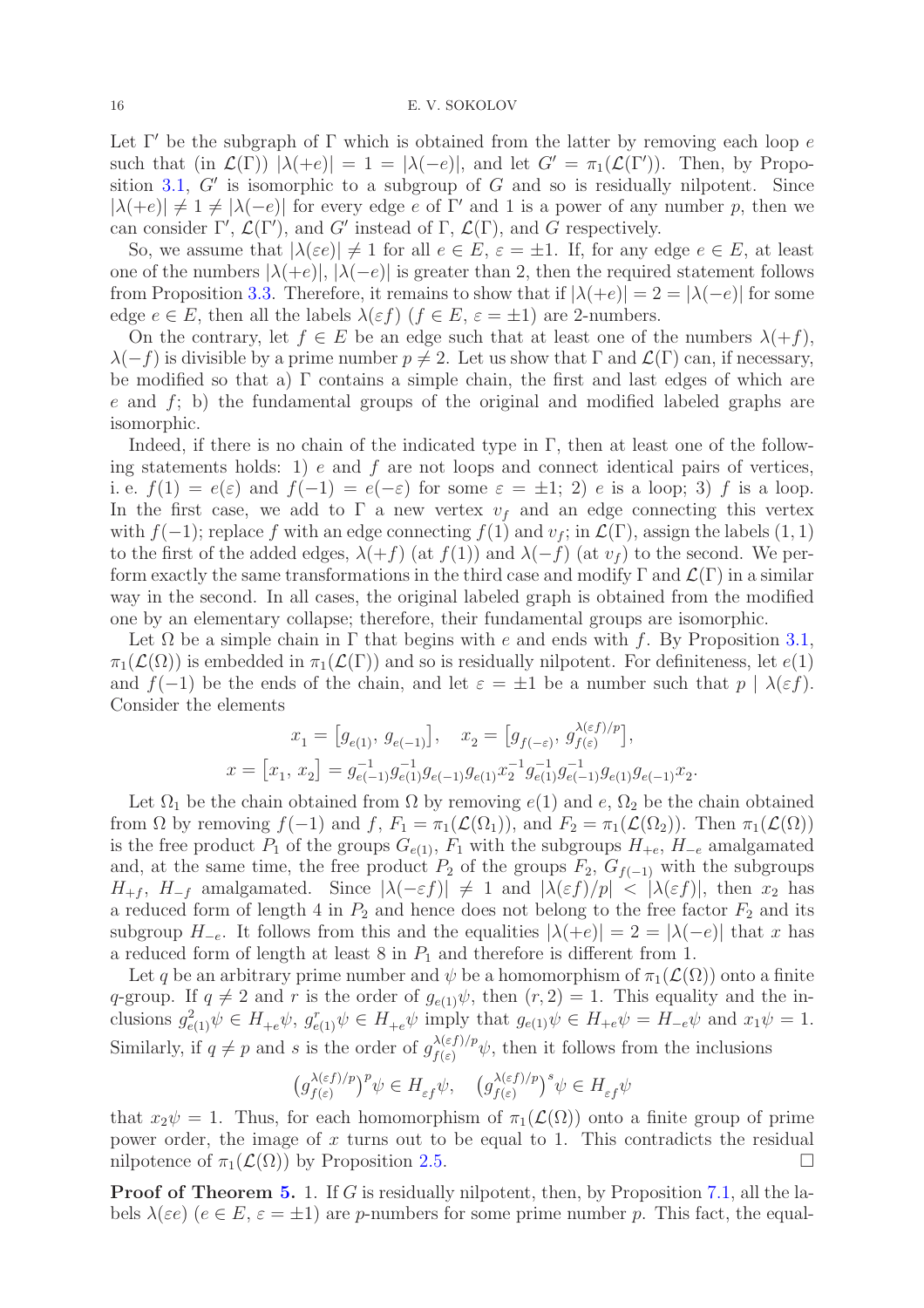ity Im  $\Delta = \{1\}$ , and Theorem [3](#page-2-0) imply the residual p-finiteness of G. Since every finite p-group is nilpotent, the inverse statement is obvious.

2. The implication  $b \Rightarrow a$  is obvious.

 $a \Rightarrow c$ . By Proposition [7.1,](#page-14-0) all the labels  $\lambda(\varepsilon e)$   $(e \in E, \varepsilon = \pm 1)$  are p-numbers for some prime number p. Suppose that  $p \neq 2$  and there exists an elliptic element a, which is conjugate to its inverse but does not belong to the cyclic radical of G.

Let T be some fixed maximal subtree of  $\Gamma$  and  $E_T$  be the edge set of T. Replacing, if necessary, a by its conjugate, we can assume that  $a \in G_v$  for some  $v \in V$ . Since  $C(G)$ is normal in G, then a still does not belong to  $C(G)$  after the replacement. We put

$$
E_1 = \{ e \in E \mid |\lambda(+e)| = 1 = |\lambda(-e)| \},
$$
  
\n
$$
E_2 = \{ e \in E \mid |\lambda(+e)| \neq 1 \neq |\lambda(-e)| \}
$$

and show that there exists an edge  $e \in E_2$  such that  $a \notin H_{\varepsilon e}$  for some  $\varepsilon = \pm 1$ .

Indeed,  $C(G) = \bigcap_{e \in E, \varepsilon = \pm 1} H_{\varepsilon e}$  by Proposition [4.4.](#page-8-0) Since  $\mathcal{L}(\Gamma)$  is reduced, every edge  $e \in E$  that is not a loop belongs to  $E_2$ . In particular,  $E_T \subseteq E_2$ . If e is a loop, then  $\Delta(t_e) = \lambda(-e)/\lambda(+e)$  and it follows from the equality Im  $\Delta = \{1, -1\}$  that either  $e \in E_1$ , or  $e \in E_2$ . If  $E = E_1$ , then  $\Gamma$  has only one vertex,  $C(G)$  coincides with the corresponding vertex group and therefore contains all the elliptic elements of  $G$ , what contradicts the relation  $a \notin C(G)$ . Hence, either  $\mathcal{L}(\Gamma)$  has one vertex and at least one loop  $e \in E_2$ , or it contains at least two vertices and then each vertex is incident to some edge  $e \in \overline{E}_T \subseteq E_2$ . In both cases,  $C(G) = \bigcap_{e \in E_2, \varepsilon = \pm 1} H_{\varepsilon e}$ , and this implies the existence of the sought edge e.

We now consider two cases.

Case 1.  $e \in E_T$ .

It is easy to see that there is a simple chain  $\Omega$  in T containing e and such that one of its ends coincides with v, while the other does with  $e(\delta)$  for some  $\delta = \pm 1$ . By Proposition [3.1,](#page-4-1)  $\pi_1(\mathcal{L}(\Omega))$  is embedded in G by means of the identity mapping of the generators.

Let  $\Omega'$  be the chain obtained from  $\Omega$  by removing e and  $e(\delta)$ . Then  $\pi_1(\mathcal{L}(\Omega))$  is the free product of the groups  $\pi_1(\mathcal{L}(\Omega'))$  and  $G_{e(\delta)}$  with the subgroups  $H_{-\delta e}$  and  $H_{\delta e}$  amalgamated. Consider the elements

$$
x_1 = [g_{e(\delta)}, g_{e(-\delta)}], \quad x_2 = [x_1, a] = g_{e(-\delta)}^{-1} g_{e(\delta)}^{-1} g_{e(-\delta)} g_{e(\delta)} a^{-1} g_{e(\delta)}^{-1} g_{e(-\delta)}^{-1} g_{e(\delta)} g_{e(-\delta)} a.
$$

Since  $|\lambda(+e)| \neq 1 \neq |\lambda(-e)|$ ,  $a \notin H_{\epsilon e}$ , and the equality  $H_{\epsilon e} = H_{-\epsilon e}$  holds in  $\pi_1(\mathcal{L}(\Omega))$ , then  $x_2$  has a reduced form of length at least 8 in this group and therefore is different from 1.

Let q be an arbitrary prime number and  $\psi$  be a homomorphism of G onto a finite q-group. If  $q \neq 2$ , then  $a\psi = 1$  by Proposition [2.6.](#page-4-2) Let  $q = 2$  and r be the order of  $g_{e(1)}\psi$ . Since  $\lambda(+e)$  is a p-number and  $p \neq 2$ , then  $(r, \lambda(+e)) = 1$ . It follows that  $g_{e(1)}\psi \in H_{+e}\psi = H_{-e}\psi$  and  $x_1\psi = 1$ . Thus, for any value of q, the equality  $x_2\psi = 1$ holds. By Proposition [2.5,](#page-3-5) this contradicts the residual nilpotence of G.

Case 2.  $e \notin E_T$ .

Let  $x_1 = \begin{bmatrix} t \end{bmatrix}$  ${}_{e}^{\varepsilon}g_{e(-\varepsilon)}t_{e}^{-\varepsilon}$  $\left[e^{\epsilon}, g_{e(\epsilon)}\right]$ . It follows from the relations  $|\lambda(+e)| \neq 1 \neq |\lambda(-e)|$ ,  $a \notin H_{\epsilon e}$ that the element

x<sup>2</sup> = x1 , a = g −1 e(ε) t ε e g −1 e(−ε) t −ε e ge(ε) t ε e ge(−ε) t −ε e a −1 t ε e g −1 e(−ε) t −ε e g −1 e(ε) t ε e ge(−ε) t −ε e ge(ε) a

has a reduced form of length 8 in the group G considered as an HNN-extension with the stable letter  $t_e$ . Therefore,  $x_2 \neq 1$ . However, as above, if  $\psi$  is a homomorphism of G onto a finite 2-group, then  $g_{e(-\varepsilon)}\psi \in H_{-\varepsilon e}\psi$ , whence  $(t_e^{\varepsilon})$  $_{e}^{\varepsilon}g_{e(-\varepsilon)}t_{e}^{-\varepsilon}$  $(e^{-\varepsilon})\psi \in H_{\varepsilon e}\psi$  and so  $x_1\psi = 1$ . Thus, in Case 2, the image of  $x_2$  is also equal to 1 for any homomorphism of  $G$  onto a group of prime power order, and we again get a contradiction with the residual nilpotence of G.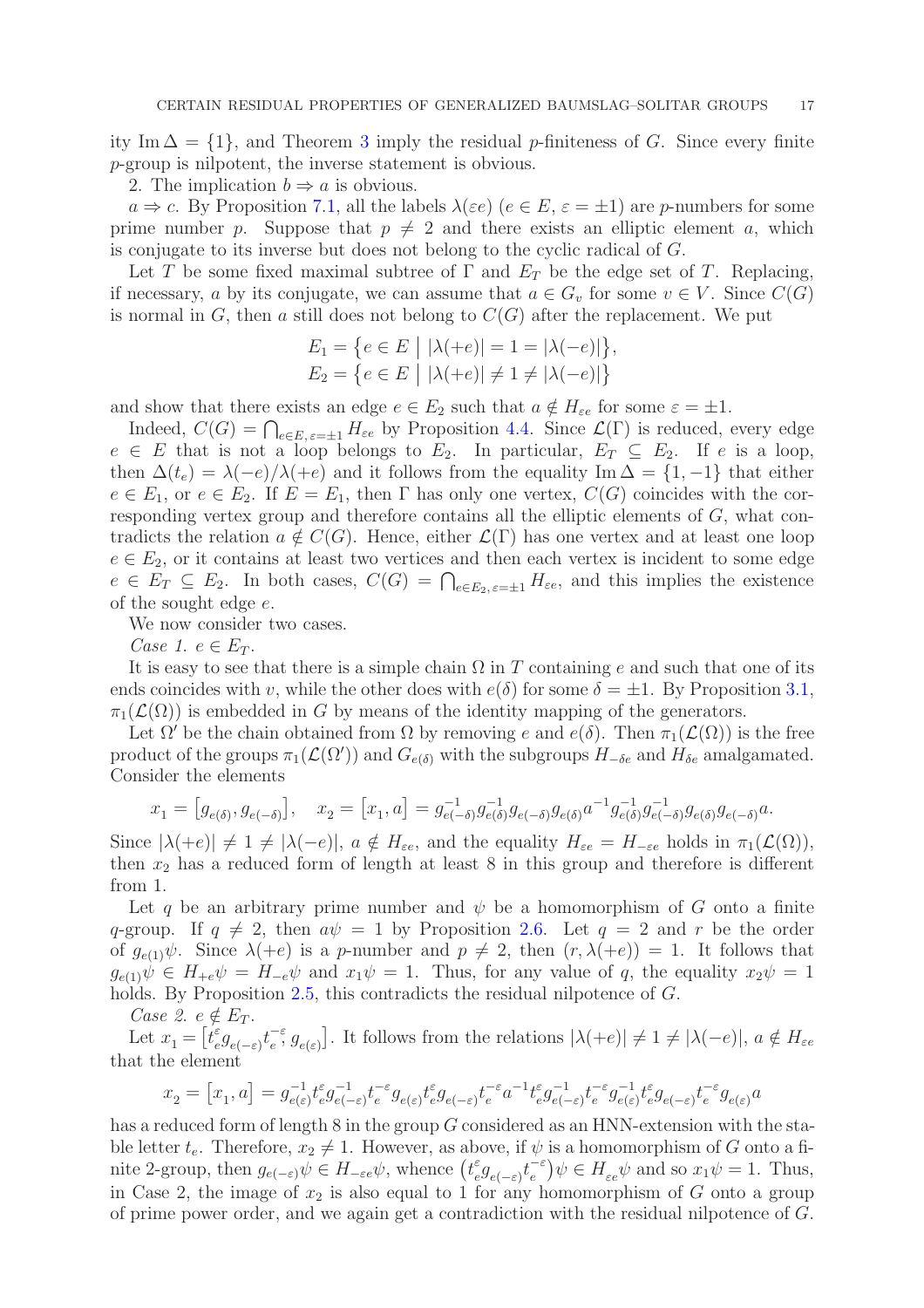$c \Rightarrow b$ . Choose some maximal subtree T in Γ and transform  $\mathcal{L}(\Gamma)$  to a T-positive form. Since this operation consists only in replacing some of the generators  $q_v$  ( $v \in V$ ) by their inverse, then, after it, the conditions of Statement 2-c remain valid.

If all the labels  $\lambda(\varepsilon e)$   $(e \in E, \varepsilon = \pm 1)$  are 2-numbers, then, by Propositions [4.4](#page-8-0) and [5.2,](#page-10-0) G is an extension of the direct product of two free groups by a finite 2-group. Such an extension is residually a finite 2-group by Proposition [2.4.](#page-3-4) So, further, we assume that  $p \neq 2$ .

Let  $g \in G$  be an arbitrary non-unit element. We show that there exists a homomorphism of G onto a finite p-group or a finite 2-group taking q to a non-unit element.

By Proposition [6.2,](#page-13-0)  $G/C(G)$  is residually a finite p-group. Therefore, if  $q \notin C(G)$ , then the natural homomorphism of G onto  $G/C(G)$  can be extended to the desired one. Hence, further, we can assume that  $g \in C(G)$ .

Let  $Q, X$ , and  $\sigma: G \to X$  be the subring, the group, and the homomorphism from Propo-sition [5.1.](#page-9-0) Since Im  $\Delta = \{1, -1\}$ , then  $Q = \mathbb{Z}$  and X has the presentation

$$
\left\langle x,a_1,a_{-1};\; [x,a_1]=[a_1,a_{-1}]=1,\; a_{-1}^{-1}xa_{-1}=x^{-1}\right\rangle
$$

(here, as above, x denotes the generator of the additive group  $Q^+$  of Q equal to 1). By Proposition [4.4,](#page-8-0)  $C(G) \leq \bigcap_{v \in V} G_v$ . Hence,  $g \in G_v$  for each  $v \in V$ , and, by the definition of  $\sigma$ , the inclusion  $g\sigma \in \langle x \rangle \setminus \{1\}$  holds. Therefore,  $g\sigma$  is mapped to a non-unit element under the homomorphism of  $X$  onto the group

BS(1, -1) = 
$$
\langle x, a_{-1}; a_{-1}^{-1}xa_{-1} = x^{-1} \rangle
$$
.

The latter is residually a finite 2-group by Theorem [1.](#page-1-0) Thus, the constructed homomorphism  $G \to BS(1, -1)$  can be extended to the required one.

[3](#page-2-0). Since Im  $\Delta \nsubseteq \{1, -1\}$ , then G is not residually finite by Theorem 3 and is not resid-ually nilpotent by Proposition [2.5.](#page-3-5)

**Proof of Theorem [6.](#page-3-0)** 1  $\Rightarrow$  3. Since G is residually a torsion-free nilpotent group, then, by Proposition [2.5,](#page-3-5) it is residually a finite  $p$ -group for any prime number  $p$ . Therefore, by Theorem [1,](#page-1-0) G cannot be isomorphic to  $BS(1, n)$ , where  $n \neq 1$ . Obviously,  $BS(1, 1)$ satisfies Statement 3. So, further, we can assume that  $G$  is non-solvable and the labeled graph  $\mathcal{L}(\Gamma)$  defining it is reduced. Then, by Theorem [3,](#page-2-0) Im  $\Delta = \{1\}$  and  $|\lambda(\varepsilon e)| = 1$  for all  $e \in E$ ,  $\varepsilon = \pm 1$ . This means that  $\Gamma$  has one vertex v and G is an extension of the vertex group  $G_v$  by the free group generated by the elements  $t_e$  ( $e \in E$ ). Since such an extension is splittable, G contains a free subgroup F such that  $G = G_vF$  and  $G_v \cap F = 1$ . It follows from the equality Im  $\Delta = \{1\}$  and Proposition [4.4](#page-8-0) that  $G_v$  lies in the center of G. Therefore,  $G = G_v \times F$ , as required.

 $3 \Rightarrow 2$ . The direct product of two free groups is residually free by [\[12,](#page-18-4) Lemma 1.1].

 $2 \Rightarrow 1$ . It is well known that, for an arbitrary free group, the intersection of the members of its lower central series is trivial [\[19\]](#page-18-24) and the factors of this series are free abelian groups [\[13\]](#page-18-25). Therefore, every free group is residually a torsion-free nilpotent group.  $\Box$ 

# **ACKNOWLEDGEMENTS**

The author would like to thank F. A. Dudkin (Sobolev Institute of Mathematics, Russia) for the introduction to modern studies of generalized Baumslag–Solitar groups.

## **REFERENCES**

<span id="page-17-0"></span>[1] [J. Alonso](http://dx.doi.org/10.2140/agt.2012.12.2027), JSJ decompositions of quadratic Baumslag–Solitar groups, Algebr. Geom. Topol. 12 (2012) 2027–2047.